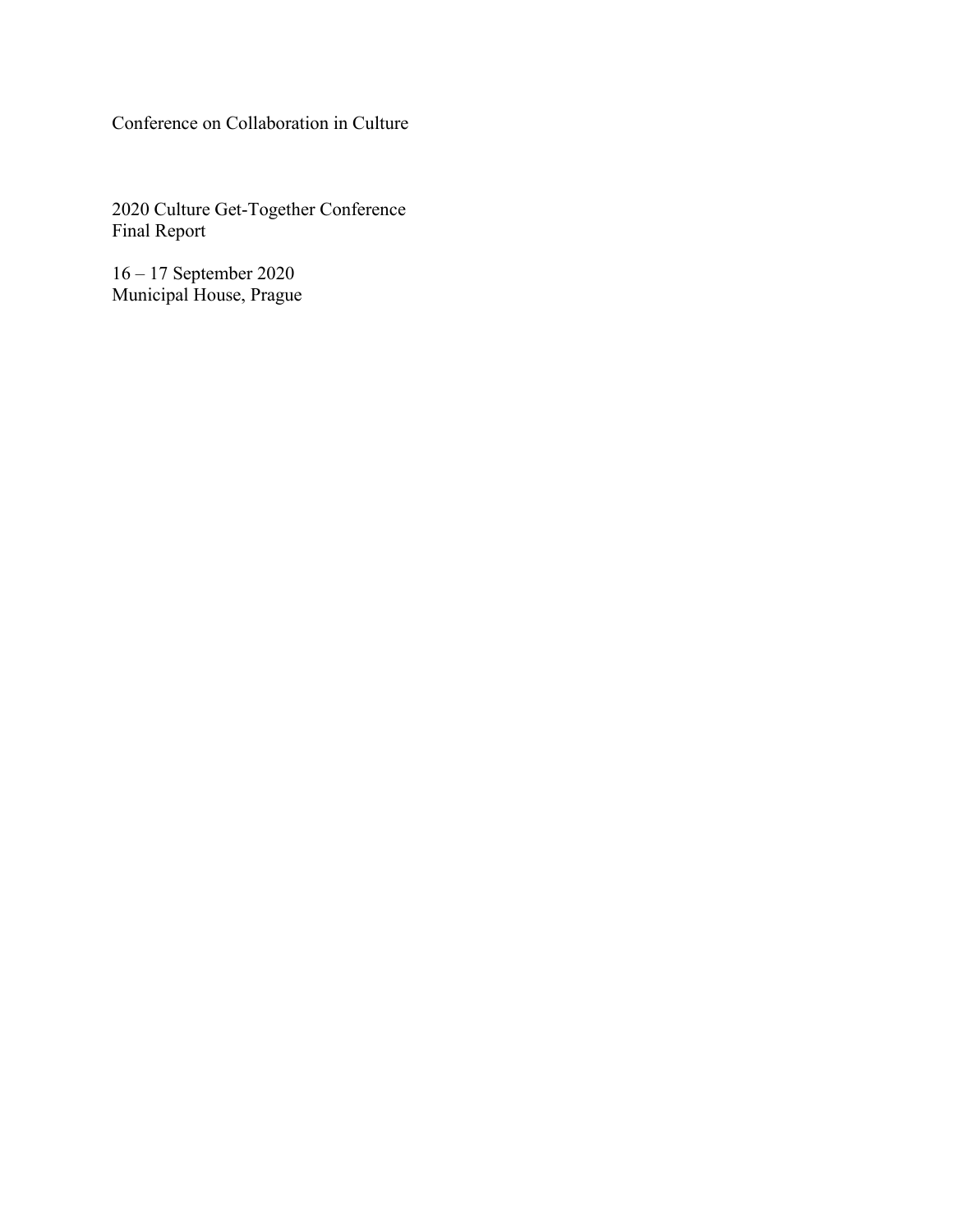#### **About Nová síť, Organizer**

For eighteen years Nová síť has been supporting performing arts and collaboration in culture. As an open cultural organization it connects Czech regions with Prague and with abroad, strengthens communication between public administration and individual stakeholders of cultural life, and promotes decentralization, development, and cultivation of civil society in the Czech Republic. Nová sít's main projects include the CZECH CULTURAL NETWORK NOVÁ SÍŤ, MALÁ INVENTURA festival of new theatre, communication platform PRALIN connecting Prague and Berlin, and ART-IN-RES, a new project promoting artists residencies. Nová síť is a service organization for performing arts, particularly for theatre and dance.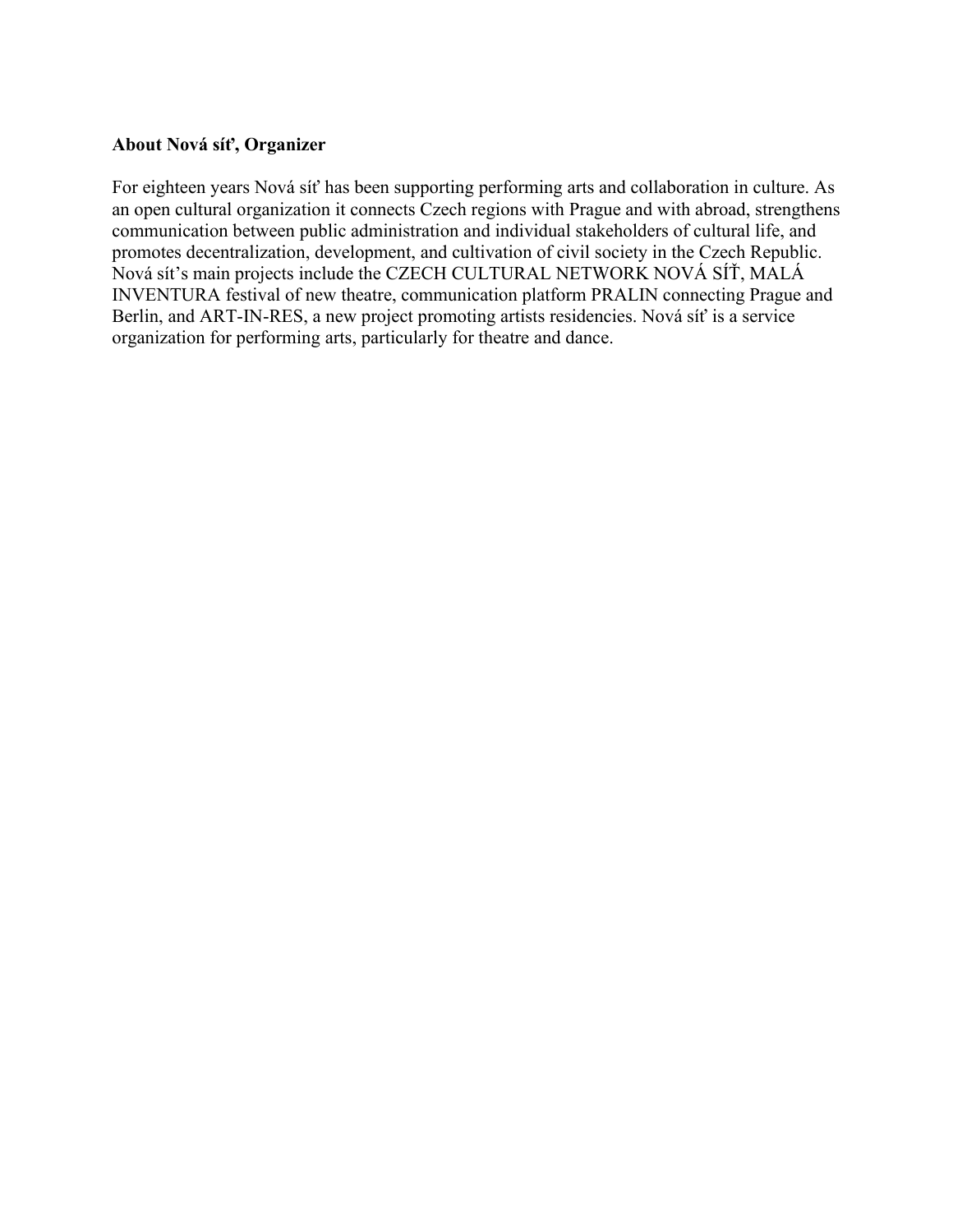# CONTENT

### INTRODUCTION

Day 1: Focus on Prague – 16 September 2020

DISCUSSION 16 September 2020

Day 2: Focus on Czech regions – 17 September 2020

DISCUSSION 17 September 2020

THEMES

**CONCLUSION**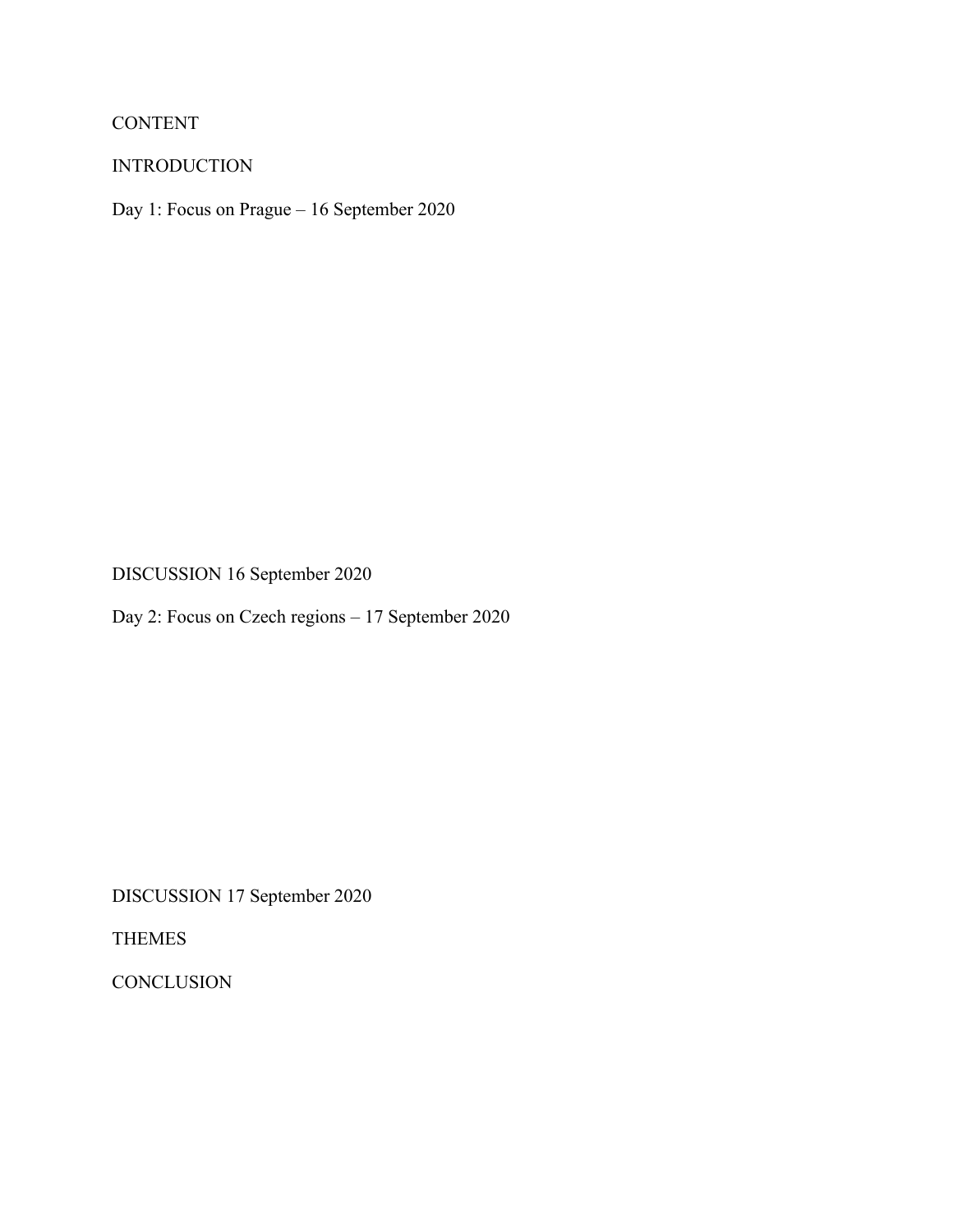#### INTRODUCTION

Nová síť has launched a unique conference, Culture Get-Together, that took place in Prague on 16–17 September 2020 and included international online participation. The conference aimed to facilitate meeting of representatives of mainly independent performing arts (including organizations of theatre, dance, and new circus). The first day of the conference was focused on Prague, the second day explored topics related to Czech regions. Moderated by Marta Ljubková and Saša Michalidis, the inaugural edition of the Culture Get-Together conference examined the theme of collaboration in culture. It was streamed online.

Each speaker had exactly eight minutes to introduce his/her umbrella organization and outline the organization's most pressing issues related to inter-cultural collaboration.

"We firmly believe that a meeting of all top representatives of private culture will point out the extent and power of joint communication outside independent culture, and not only that; it will also suggest problematic areas that require our attention," stated Adriana Světlíková, chair of Nová síť.

The conference's format was inspired by the conference Industry Get-Together Berlin whose organizers participated with their video presentations or joined in using telebridge. Opening remarks were presented by Janina Benduski, director of the Performing Arts Programm Berlin and chair of the German Association of Independent Performing Arts. Together with her colleagues Benduski discussed the original ambition for the founding of the Berlin conference, introducing topics examined in the past editions and elaborating on the conference's development. In the end, she elaborated on its current status and future direction.

The 2020 Culture Get-Together conference did not aspire to resolve specific problems but was designed to map the current state of Czech cultural community and evaluate how it communicates internally and externally. The goal was to first establish a communication channel which would allow for both sectors to get together once a year and contribute to eliminating barriers. It is important to facilitate and streamline mutual communication and articulate the essential. For Nová síť, the conference's output is a summary of topics identified as most pressing for both parties.

The conference was designed mainly for professionals in the independent performing arts industry (including industry organizations, independent cultural professionals, art community, and expert public) and representatives of public administration. It was streamed live; the recording is available here.

The 2020 Culture Get-Together conference partners included the **Ministry of Culture of the Czech Republic, International Theatre Institute ITI**, **Arts and Theatre Institute ATI**, **Czech-German Future Fund**, **Performing Arts Programm Berlin**, and **Prague City Hall**. The conference is part of PRALIN—the project of cultural collaboration between the city of Prague and Berlin under the patronage of Ms. Hana Třeštíková, council member of the City of Prague for culture, historic heritage conservation, exhibition management, and tourism.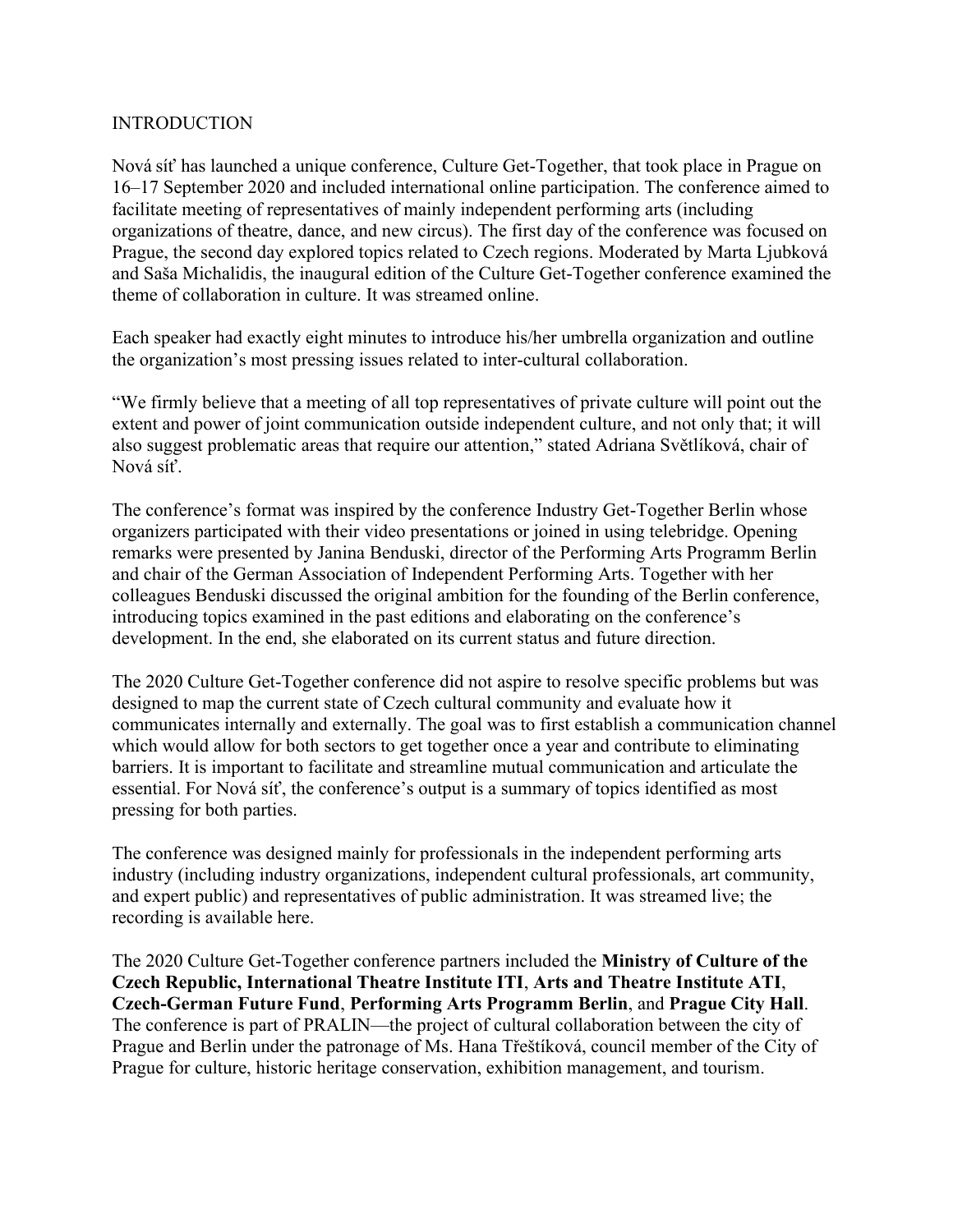## DAY 1: FOCUS ON PRAGUE – 16 SEPTEMBER 2020

All speakers were asked the following questions, addressed in their 8-minute presentations

- *1. Why were you established?*
- *2. What is the scope of your activities and what makes you unique?*
- *3. Name problems that fall outside the scope of your activities yet they must be resolved and, as such, make your operation more difficult. You would welcome help from others colleagues, industry organizations—in these matters.*

## MARTA SMOLÍKOVÁ

The Czech centre of the International Theatre Institute ITI is an open platform for Czech theatre professionals represented therein by professional organizations, representatives of theatre and dance education system, and individual members; it is managed by the Arts and Theatre Institute ATI. Ms Marta Smolíková spoke on behalf of ITI.

"ITI is a Czech centre for local theatre and performance organizations; it engages in education and youth, and international collaboration on both national and international levels. ITI's mission is to stimulate and foster dialogue on key topics related to Czech theatre culture, express and represent its common interests, become a platform for sharing information relevant for performing arts disciplines, and furthermore to carry out activities arising from the programme of the international organization ITI according to its 2017 Charter. Our work centres on cultural advocacy; each year we dedicate time to the matters of state budget, and right now the Covid situation. In the meantime we develop and implement projects such as the World Theatre Day and International Dance Day."

"One of the main tasks that we have worked on is international solidarity. The reason for or goal of networking is to share information and, at the same time, possibly agree on joint positions, because it is always important to arrive at a coordinated opinion that could be carried through, and a lesson can be learned from it."

# ŠÁRKA MARŠÍKOVÁ

Cirqueon – Centre for New Circus is an umbrella organization for support and development of new circus in the Czech Republic. Cirqueon's activities are based on four key pillars: education, art production, information, and research and development. Cirqueon is a partner in and coordinator of a number of EU projects. Currently it coordinates an unofficial platform for professionals in the new circus area in the Czech Republic. Cirqueon is a not-for-profit organization, Šárka Maršíková is the organization's director.

"We were established in 2009 essentially based on a critical need to bring new circus to the Czech Republic, because at the time there was not much happening here except for the festival Letní Letná, for which I worked. Already back then we agreed on three pillars which we have been monitoring since: first, education, then support for art production and, let's say, creative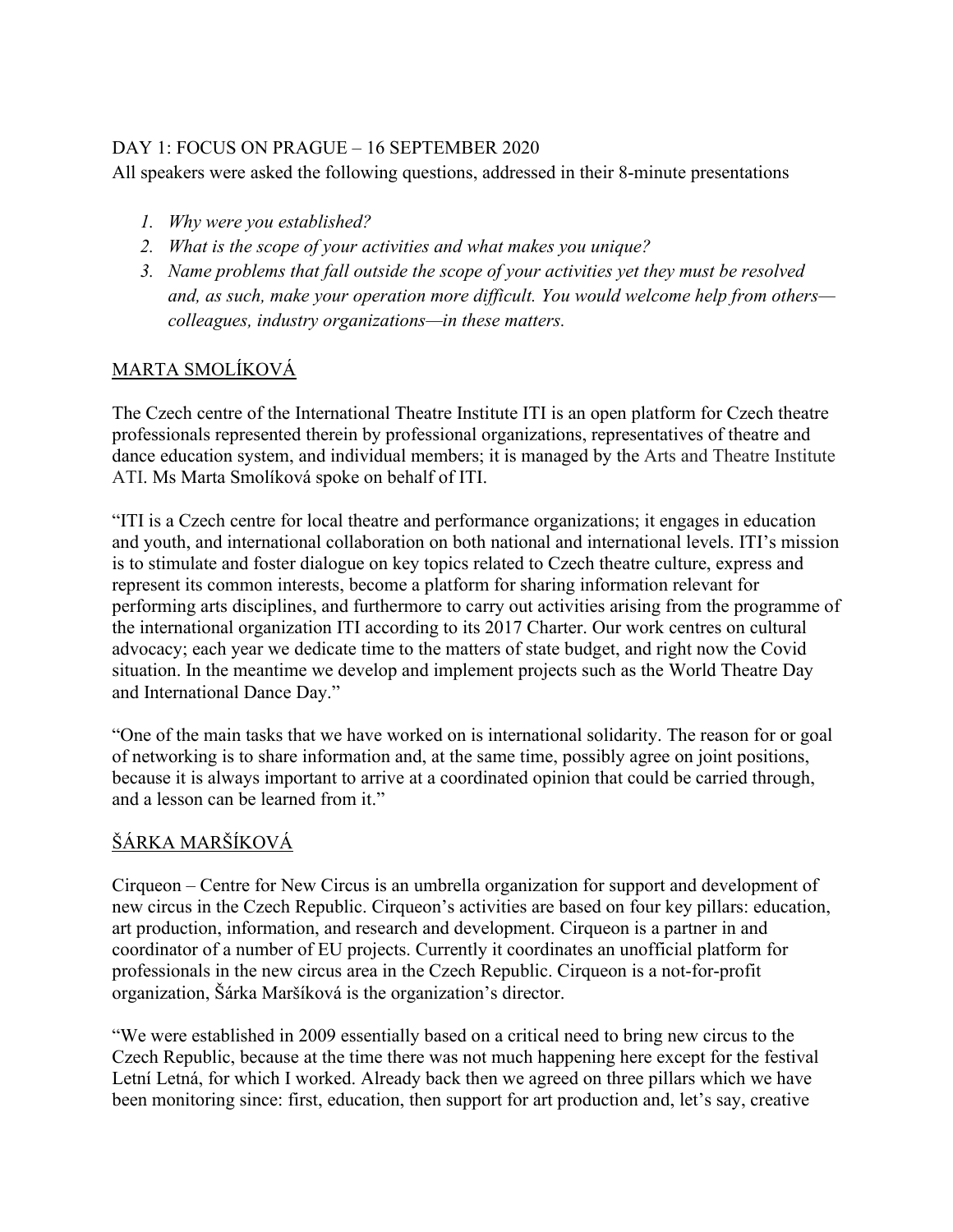space, and also an information centre, providing information in general about what the new circus is and why it should be recognized and supported, what are the benefits."

"We strive to collaborate across organizations, so we really create a network of Czech circus professionals, those who work in the Czech Republic. We aim to identify the new circus's current problems and needs."

#### PETR PROKOP

The Czech Association of Independent Theatre is an open association of theatres, production houses as well as individual creators who work throughout the Czech Republic for and at independent theatres not established by public authorities. The main goals of the association include promoting uniqueness of independent theatre industry, facilitating networking with public administration and communication among theatre members. By doing so, it contributes to the system's transparency and improves conditions under which independent theatres conduct their creative activities. Petr Prokop is chair of the association's board.

"The problem is particularly in infrastructure which has not been fully developed. If it had, it would be capable to support in time of crisis operation of the arts—independent arts, theatres, and individual artists. It is not only about physical space but also about umbrella organizations and institutions, for instance those with members of support professions, such as technicians, production managers, and so on. This issue—an absence of umbrella organizations for technicians and others—should be approached as an investment. It is necessary to support investment projects capable of production and co-production providing support for individuals, freelancers."

### MARIE KINSKY

Vize tance (Vision of Dance) is a professional organization for independent professionals, individuals and organizations, in dance and movement theatre. Vize tance began working formally in 2008, continuing activities carried by an unofficial expert group of the same name whose members met for the first time in January 2006. Marie Kinsky, chair of the Vize tance, represented the organization.

"Vize tance was established in 2008. We are the first Czech professional organization dedicated to dance and physical theatre. We collaborate with both individuals and organizations. We do our best to ensure that the entire field keeps evolving and growing. We strive to map the situation in the field, collaborate with our members, discuss the needs, and promote development of relationship and collaboration with government and non-government institutions. Medialization of dance is vital for us."

"We struggle over the conditions under which the Czech independent culture operates. Our members must juggle several jobs to make living—their art cannot tap into its full potential under such conditions. Another pressing issue is absence of a permanent space for our meetings. Of course, finances are yet another challenge, which often means that members of Vize tance work for free and in their spare time; therefore lack of time is another problem, we cannot do our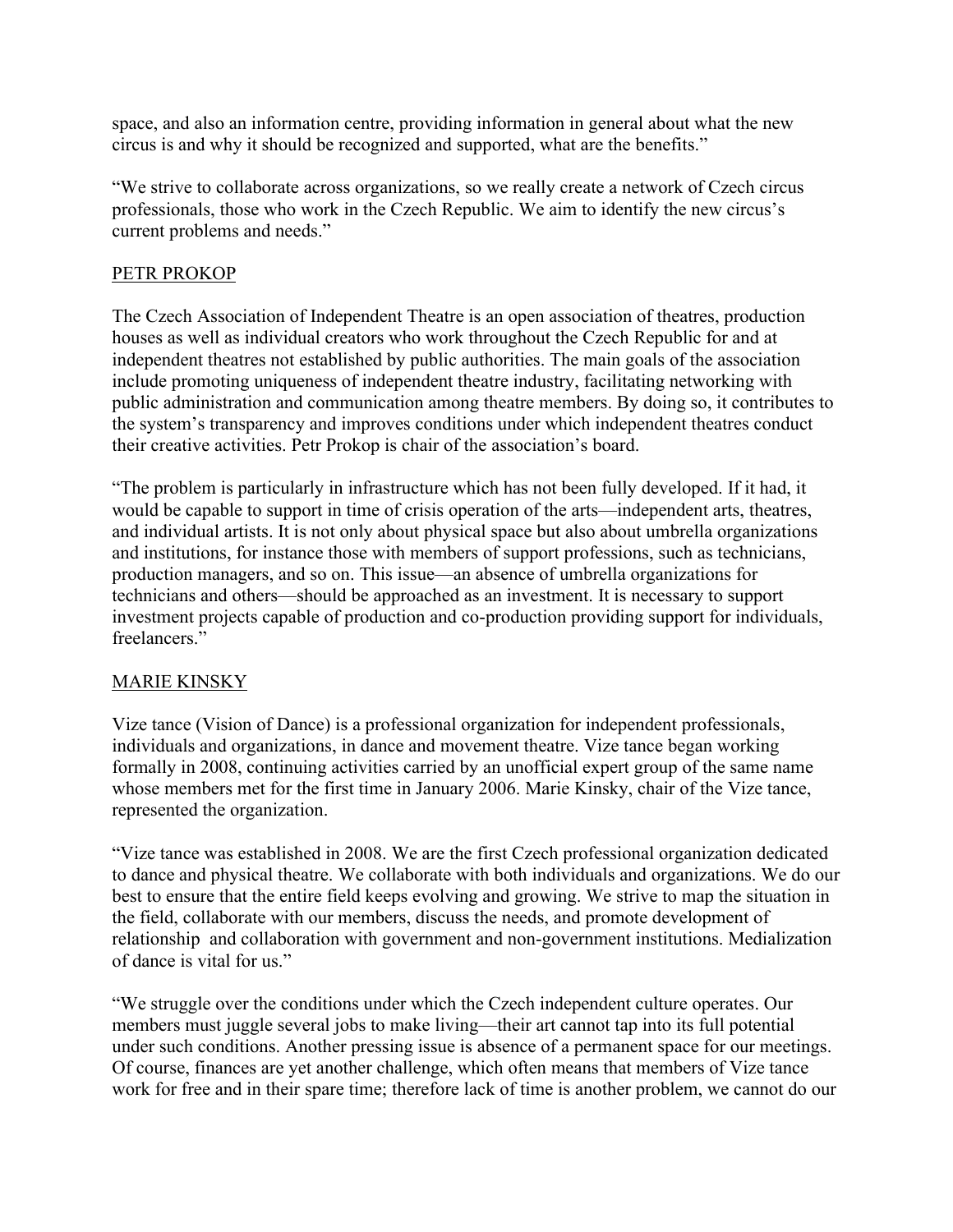work as professionals, not as we would like to. Please let's connect and collaborate, it is imperative!"

# LINDA SVIDRÓ

The Czech Association of Dance Professionals (Asociace tanečních umělců ČR), former Czech Dance Association (Taneční sdružení ČR) has been since 1990 a professional organization for dance institutions, individual artists (including dancers, choreographers, teachers, ballet misters, and dramaturgs), critics, theoreticians, and other professionals in this industry. The association's main mission is to increase prestige, knowledge, and accessibility of dance art. Linda Svidró is chair of the Czech Association of Dance Professionals and art director of the Prague Chamber Ballet.

"The association's main mission is to help advance dance art and increase its prestige, not only in Prague but across the Czech Republic. Regarding improvement in economic and social conditions, I think that the most pressing issue right now is to deal with the status of an artist. In addition, giving publicity to dance is very important to us."

"In conclusion, I would like to address two matters: first, to seek a representation in audition and grant committees and in advisory bodies, and to promote and protect common interests of the Czech theatre culture, particularly in respect to public authorities."

## YVONA KREUZMANNOVÁ

Founder and director of Tanec Praha (Dance Prague) since 1991. Tanec Praha was established for the purpose of organizing the international festival of contemporary dance and movement theatre Tanec Praha, and has expanded to include the Czech Dance Platform and PONEC – the theatre for dance. Kreuzmannová worked as a consultant to the Czech Minister of Culture (2006–2008), she was also responsible for the official opening of the Czech Republic's presidency of the Council of the EU in Brussels (2009). She co-founded various European projects, including Trans Danse Europe and the platform Aerowaves. She participates in European networks (IETM, EDN) and collaborates on international projects.

"In 1989 the Prague cultural centre established Tanec Praha as a festival. It helps look back and reflect on the achievements of those 30 years. Nevertheless I could see the following weak points: the most important thing is to speak the same language because we use the language of arts while the public administration speaks another language, and it is crucial to find a sort of translator—a transformation line, a bridge—so that we can understand each other. It is a longterm process which I call a life-long effort to raise public awareness."

"Identifying things in negative way is wrong: non-government, non-profit, everything begins with no, no, no. Yes, we do public service in culture and it should be constantly repeated."

"Another weakness is a high turnover of politicians: in thirty years I have met twety ministers of culture and twelve mayors. It is of course also a matter of personnel staffing at the ministry, because we know, yes, it was mentioned earlier, that the only clerk for dance and theatre is about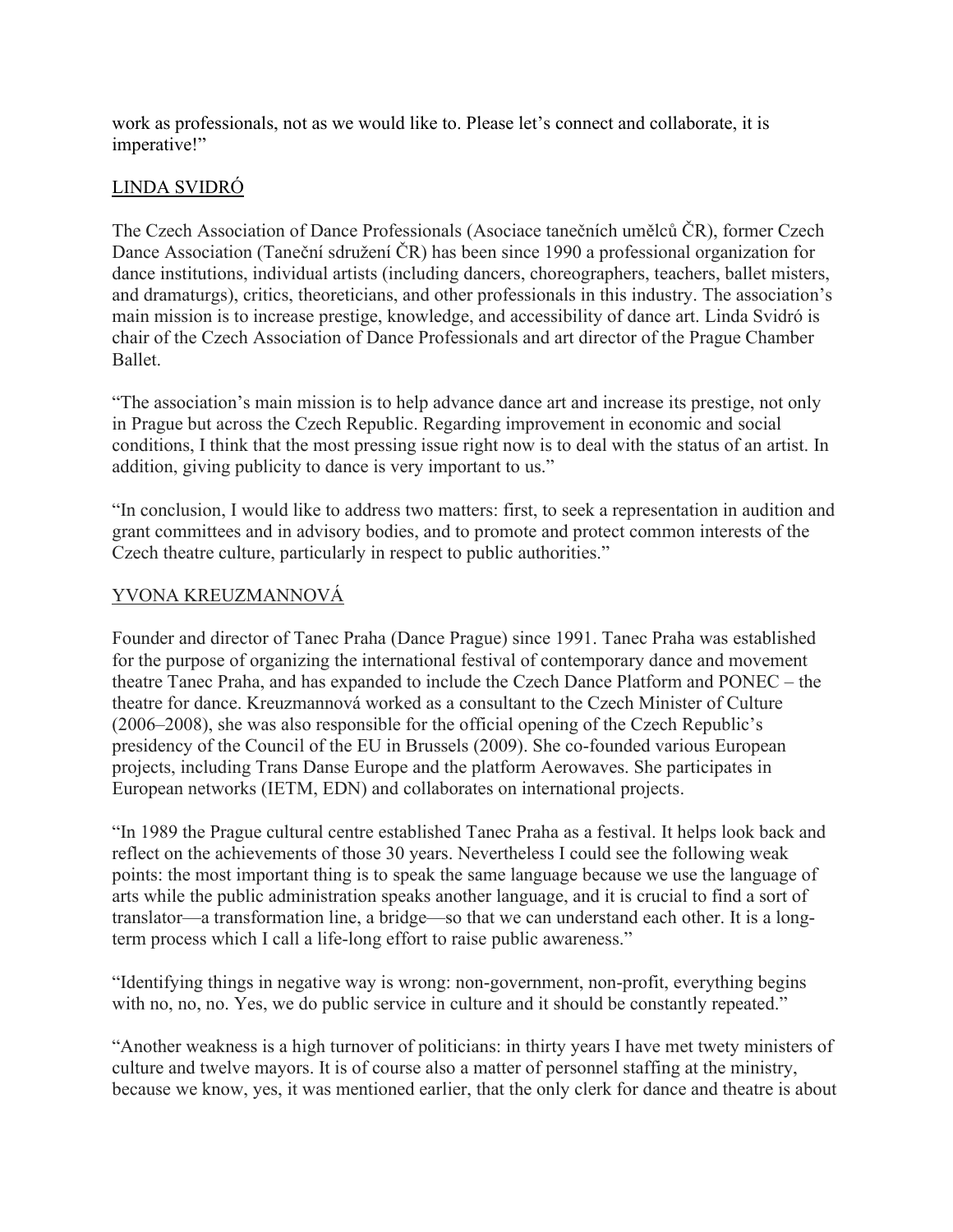to retire, actually she was already let go; at the present time the position of an independent clerk for dance is vacant."

"Film makers managed to unite in the last decade and set up and benefit from film incentives and all programmes that the Ministry of Culture created for film arts; we are not even close to that point. It is certainly the film makers who could be our local inspiration."

"The third weakness is insufficient coordination of international relations, because, without any doubt, it is art and culture that open the door to foreign countries for Czech businesses. Our artists are those who represent us. For me non-verbal art such as dance is at the forefront because dance does not require translation."

#### JAKUB VEDRAL

Director of the Prague street theatre festival Behind the Door (Za dveřmi). As a production manager and producer, Vedral has been long collaborating with prominent Czech independent theatres. Furthermore, he participated on the presentation of the Czech Republic at world trade expositions EXPO in Aichi, Shanghai, Milan, and Astana, providing either dramaturgy or direction. He is a co-creator of the largest drive-in festival Art Parking. Jakub Vedral is founder and director of the companies ART Prometheus and ArtProm.

"Production, a theatre production, may be and should be considered an independent art genre. Therefore, as a graduate of theatre production I consider myself to be, to some extent, an artist."

"It is necessary to connect art world with business world."

"Almost ten years ago, in 2011, we decided to found a company ArtProm to focus on 'exporting' our projects to abroad. We provide various companies, including really large firms, with consultations regarding a format of their social events, and we assist them with their production. By doing so, we are about eighty percent independent on grants and grant policy, which I consider a great success. The remaining twenty percent is very important for us because it allows us to produce our beloved street theatre festival Behind the Door and thus help theatre companies create. Nevertheless, for us grants represent something like an investment incentive."

### MILAN NĚMEČEK

Deputy minister of culture of the Czech Republic for performing arts, and director of the Department of Art, Literature, and Libraries; lecturer at the Department of Arts Management, University of Economics, Prague.

"I am not sure how to help communicating with the government, because it is not much about the government as it is about the Ministry of Finance. Ministry of Finance is simply the watchdog of government money, an uncompromising one."

"One should not blame colleagues from the Ministry of Industry and Trade for not understanding certain things. At the end, there are many things that even we, officers, do not comprehend, such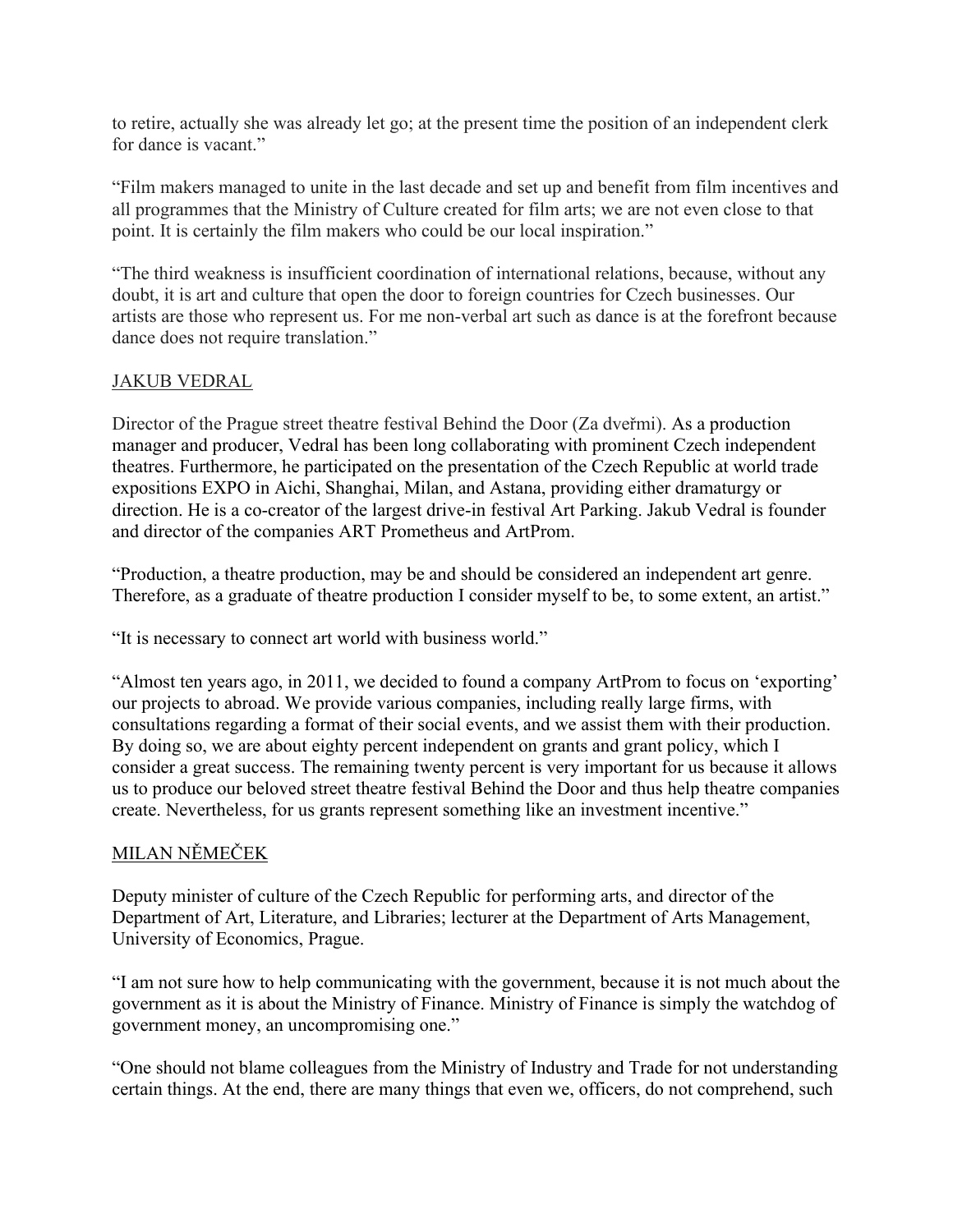as understanding of the nature of those professions and how they operate and how individual projects are produced; it is very important information which we need to absorb now, and in order to do that we need those organizations."

"We are in constant communication with Prague; however when it comes to regions and local administration, it is a bit of a problem which became clear in connection with the relief package of the Ministry of Culture, particularly in regards to the measures directed towards state-founded sector. We are more focused on problems that have occurred in connection with our, the ministry's relief package, which includes determining requirements for the provision of a Covid subsidy by the Ministry of Culture; the ministry has decided that the founding authorities should not significantly decrease benefits to the state-founded organizations. We sent out letters on behalf of the minister to all regional offices and city halls so that they would comply if possible."

# HANA TŘEŠTÍKOVÁ

Czech film producer, director, and the City of Prague council member for culture, historic heritage conservation, exhibition management, and tourism. Since 2014 she has been a representative and council member for Prague 7; since 2018 deputy mayor for the city district Prague 7 and representative and council member of the City of Prague. Concurrently, she was elected in the 2018 municipal elections a representative to the Prague City Assembly as an independent for the civic movement Praha sobě (Prague Together).

"Regarding Prague, we would like to tell you here at this plenum that you are very important partners for us, for any debate and expert discussion."

"For us these are always important moments to both listen to the entire spectrum of opinions, to hear the wide spectrum of opinions, and try to identify weaknesses related to Prague cultural policy or which we could work on."

"What to watch for: a debate on a new grant programme for 2022–2027 in which we particularly need you to participate, in the discussion. It will be a long process, but it requires to be completed by the middle of next year. What has been defined so far is that within this system we will pay attention to and emphasize mainly excellence, talent support, innovative projects, community and space development, and international collaboration. It goes without saying that difficult years are to be expected ahead of us."

"Weaknesses: fragmentation or isolation of individual interest groups. Today is an example of how you are able to meet and debate and discuss some points relevant to everyone, nevertheless it is complicated to constantly work on tiny problems or small problems of individuals. Another weak point is your mistrust towards politicians at the city hall or towards the city hall as such. Finally, as a sort of feedback: we often hear or receive from you information about what does not work, what you need, a rather negative information; yet we are ready to listen also to concrete and constructive proposals."

# JIŘÍ SULŽENKO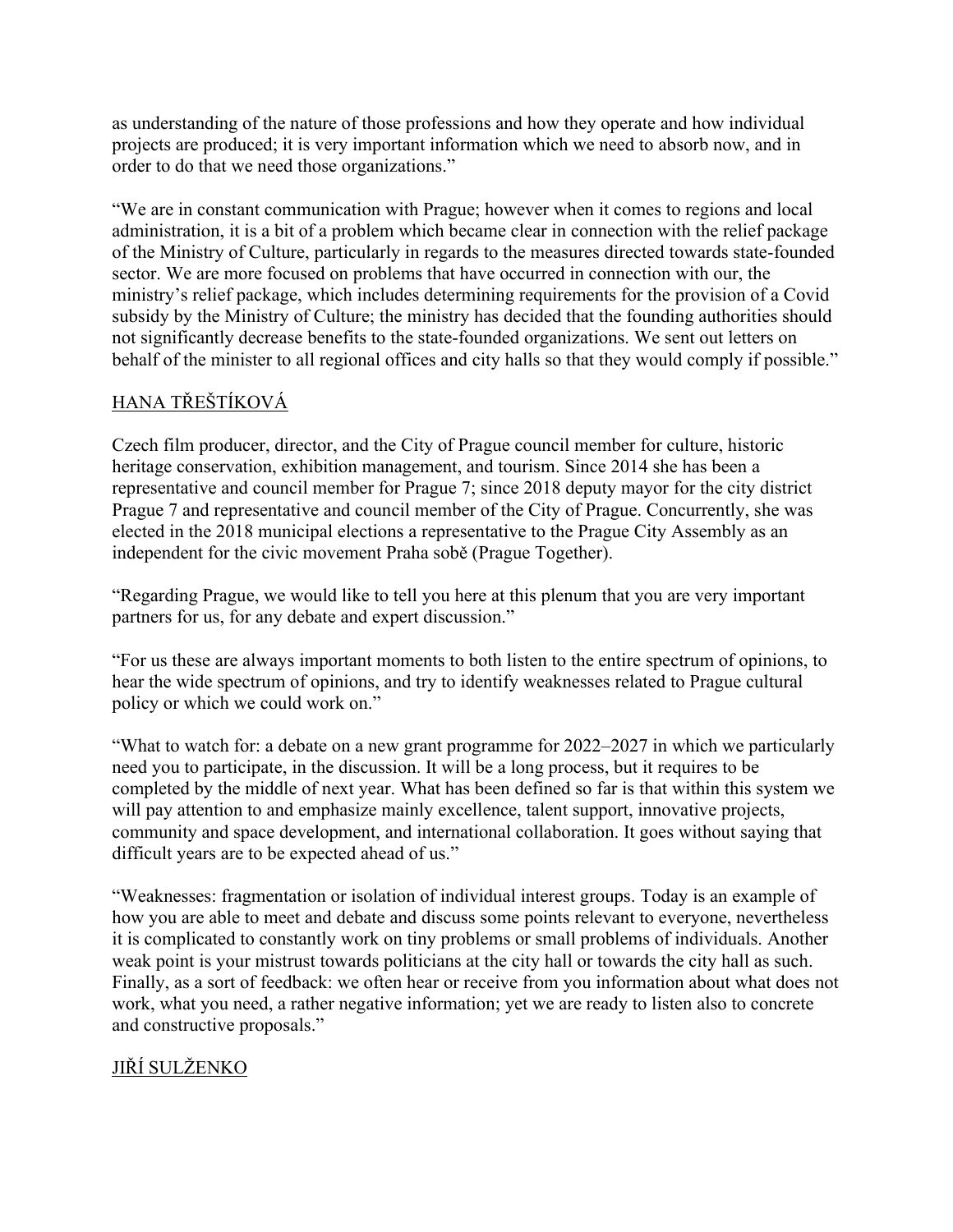Director of the Department of Culture and Tourism. Former director of the project Pilsen 2015 – European Capital of Culture, and DEPO 2015. He also served as a curator for the programme of Pražské náplavky (Prague Boardwalks), operated by TRADE CENTRE PRAHA. He teaches at the Theatre Faculty, Academy of Performing Arts in Prague.

"In 2019, which was a successful year for everyone, economy in Prague in cultural sector drove consumption in the amount of circa CZK38.3 billion. It generated CZK14.8 billion in tax revenues just for the state budget, that is the amount paid to the state budget from cultural industries in Prague, which I think were quite good numbers given the fact that today we are talking about supporting the sector in crisis with one, two, or three billions. At the same time we should be aware that in 2019 about 50,000 people were employed in cultural industries in Prague, about half of them were artists, the other half technical professions; and now there is a threat of losing employment or jobs, and considering the optimistic scenario which counted on a full reopening in September—even with this optimistic scenario we were expecting about 14,000 jobs to be lost, of which about 7,000 to be artists positions and 6,000 support professions. I think these numbers could be taken into account when arguing for a support of freelancers."

"We will definitely need your participation in the debate on a new grant policy for the years 2022–2027, which was mentioned earlier by council member Ms. Třeštíková, because the current policy is about to end. I believe it is one of the systemic changes as it needs to reflect priorities as well as expectations of some reduction of financial means available for grants."

## PAVLA PETROVÁ

Arts and Theatre Institute ATI is a state-founded organization established by the Czech Ministry of Culture. ATI's mission is to provide Czech and foreign public with comprehensive services in the field of theatre and partial services in other arts (music, literature, dance, and visual arts). Pavla Petrová is director of ATI and general director of the Prague Quadrennial PQ 2023.

"Should I characterize where ATI stands at the moment, I would say that we are above all a research organization, and then an intermediary organization. What I mean is an intermediary for individual disciplines, for instance for individual genres within each field; but we also facilitate with public administration, regions, and so on. As you can see we strive to provide a range of services with a very wide scope of activities."

### DISCUSSION 16 SEPTEMBER 2020

**Marta Smolíková** concluded during the discussion her first presentation: "What is essential is to agree on common positions within the cultural sector, that is on 'a coordinated and informed opinion which could be carried through.' The call to action Covid Culture shows that the state (administrative and political representation) does not know cultural sector well. It results in underestimating a whole chain of connections… Now the ball is in the state's court; the situation has been emphatically communicated particularly by the music industries, yet the state has not sufficiently responded, it has not taken adequate actions."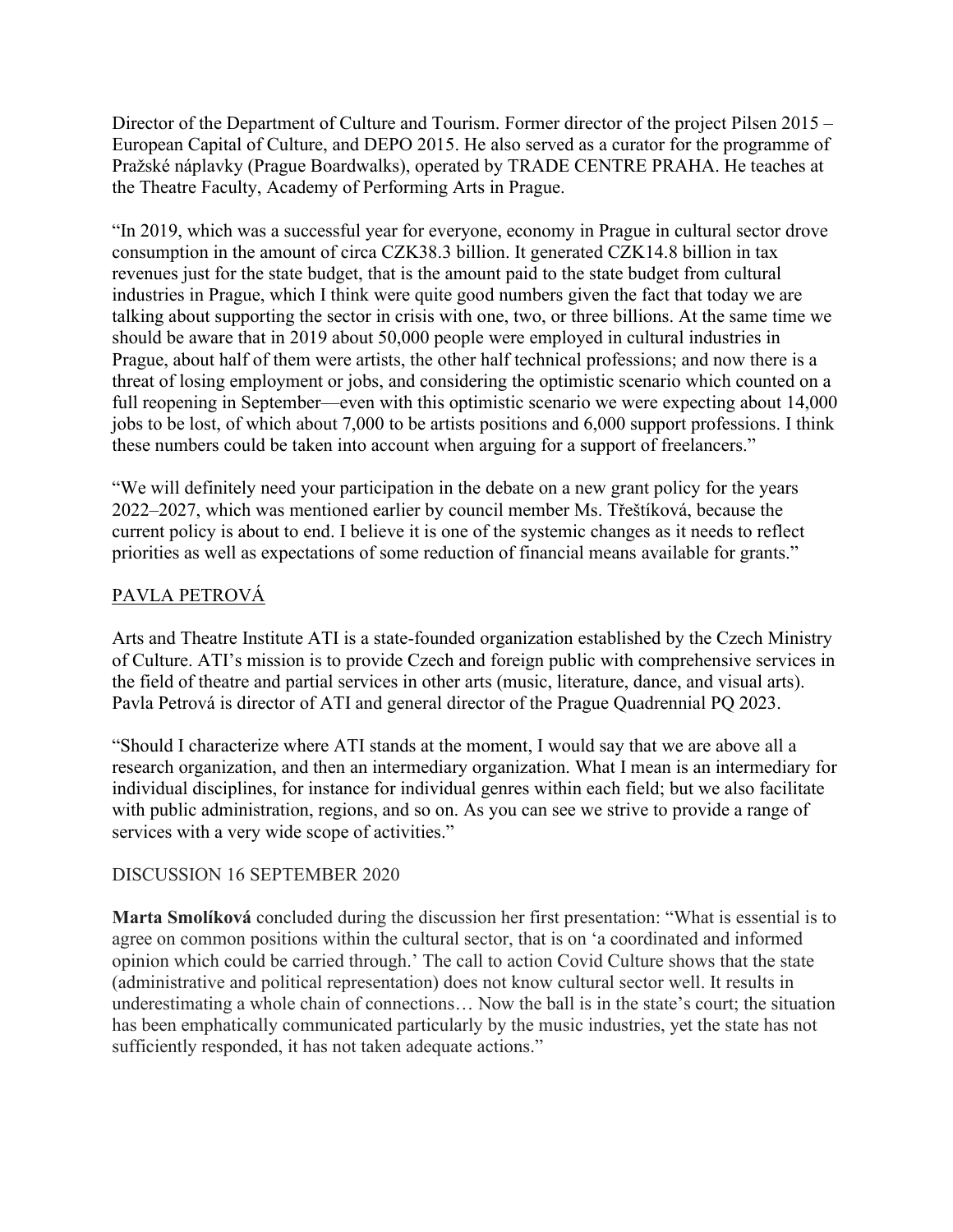**Zuzana Zahradníčková**, the only representative of the Ministry of Culture, responded in the discussion regarding funds from the relief package that have not been used: "We intend to spend these funds, there will be a second call to complete funding of the year-long activities. Another problem is the personal policy of the Czech Ministry of Culture, understaffing, and lack of preparedness for a crisis; it is the Covid situation that pointed to shortcomings in the Ministry of Culture's operations (for instance, impossibility to support for-profit projects). Furthermore, there are gaps in communication among the ministries, although for example the Ministry of Culture and Ministry of Industry and Trade have a good relationship. Unfortunately, the government decree was issued before the situation was examined, resulting in the Ministry of Culture's inability to respond quickly."

**Jakub Vedral** stated in the discussion that: "...it is necessary to also support new projects that respond to the situation, to open grants on a rolling basis. Czech Ministry of Culture should be aware of the fact that we are a creative sector which may not simply fit in a category within the existing system. Technical professions shall not be left out. It is a state of total crisis."

**Yvona Kreuzmannová** pointed out: "The entire relief package is a non-investment, and that is a big problem. Plus, the support of individual artists. Would it possible that trade organizations could apply for the artists? EU commissioner Maria Gabriel has clearly called on the member states to dedicate 1.5 percent of their relief package to culture, hoping that the state would do so."

**Marta Smolíková** concluded the discussion with the following two comments:

- 1. The state institutions do not understand the sector and underestimated the number of professions that are connected to the production of works artists do. It is a large number of people who will lose their economic income; it has far-reaching consequences.
- 2. It is necessary to "look for common interest /goals, collaborations, and the same language/," yet despite the all above being clearly communicated, nobody got a grasp of it, nobody took it seriously.

She furthermore said during her summarizing contribution to the discussion: "There is only a handful of representatives in both the state administration and the political representation whom we can respect for their comprehending of the needs of the field, which causes tremendous frustration and bias against them, and mistrust grows. The film makers managed to sit down at one table with them, and they convinced each other about their common interest, and they began communicating."

"It is vital to find a solution, one can change a government decree, propose a programme that can help. All professions must be considered, investment support is needed for an infrastructure capable of keeping independent arts in operation."

**Eva Měřičková** agreed: "It has become clear today how much we need the status of an artist as well as a mechanism which could ensure that individuals, the artists who stand at the end of art production line, are not left without any help. This could be resolved by, for instance, implementing all involved positions into grants. The problem with the current Ministry of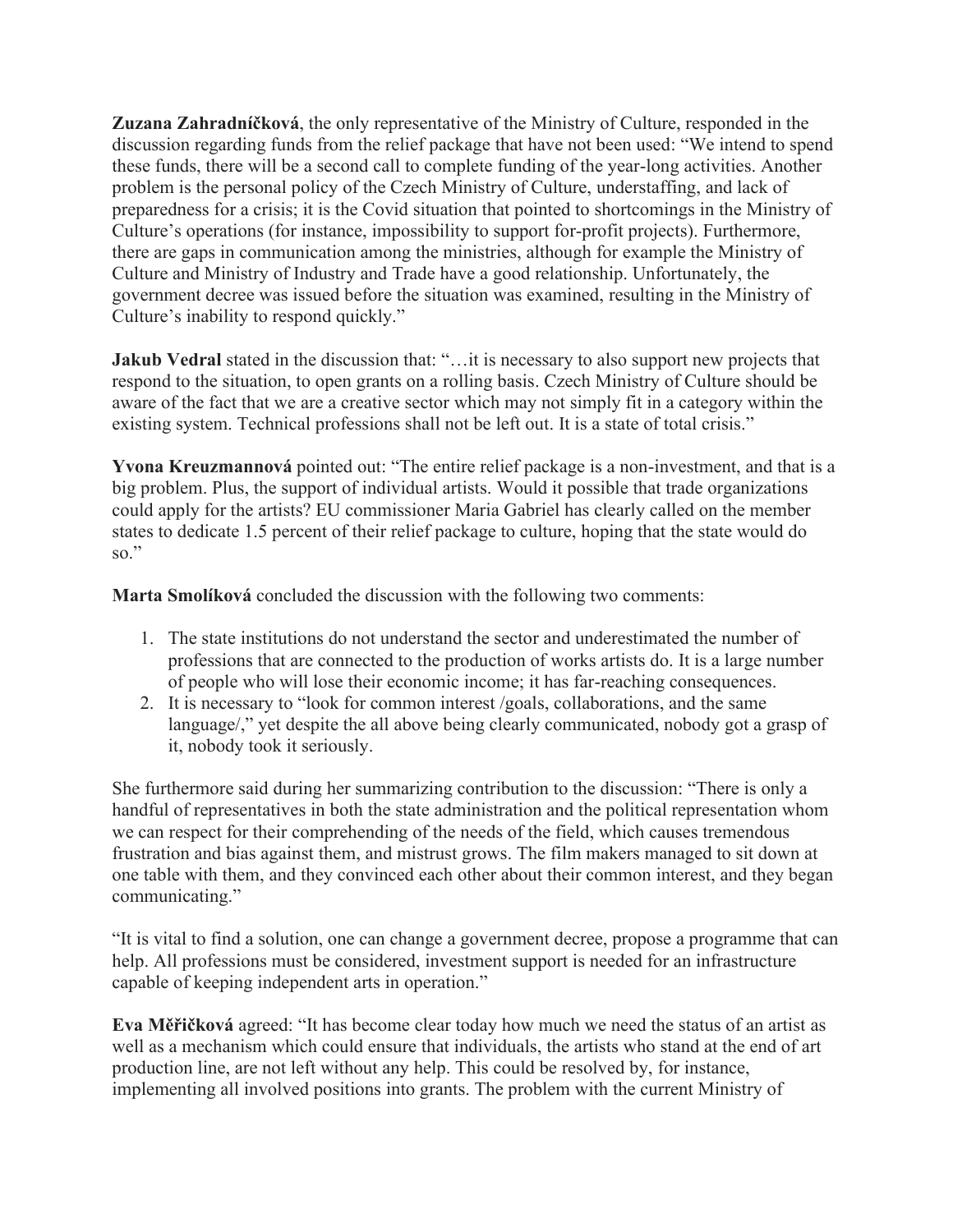Culture's relief package is the lack of definition, it is necessary to include some formulation, or how to allow partial reimbursement of authors' fees—not only expenses—for cancelled performances."

Qquestions were asked as well to **Milan Němeček**, including the key question asked by the director of Nová síť **Adriana Světlíková**: "The state cultural policy is about to end, it should be finished by the year's end. What is the status? Will it, the preparation or the materials, be postponed for next year, and who has been working on it?"

**Milan Němeček** answered" "…there is the notion that state cultural policy should at least be discussed in some way at some form of public hearings. People from the Cabinet are working on it. …As it turned out the status of an artist and other topics, which we have repeatedly postponed, are missing, they must be addressed and worked out and included in the new state cultural policy. That is why we would like to take advantage also of the fact that there is a will at the highest posts at the office to push through these themes in the state cultural policy. Personally, I would not like to see to have the new state cultural policy postponed for too long and having have to extend the existing one instead."

**Yvona Kreuzmannová** immediately responded: "Regarding the state cultural policy, we would be very interested in knowing whether it is feasible to postpone the deadline, so that, due to having those public hearings and so on, it could be prepared in quality that satisfies all of us – we, the expert public, as well as you, the public administration. I would like to ask you not to rush its government approval by the end of the year, not to fear a couple of months delay, and instead really work out definitions, because the status of an artist is a hot issue, and it is this crisis situation that has proved how important it is to have in place a status for artists-freelancers, not just for employed artists.

**Milan Němeček** responded: "As far as the state cultural policy is concerned, obviously nobody will be pushing it to be completed by the end of the year. Needless to say we will see. The progress of the public hearings will determine the deadline. So, stay calm, I think that reason still governs at the ministry, we will not just blindly push for meeting the deadline."

**Zuzana Zahradníčková** repeatedly mentioned in the afternoon discussion how critically understaffed the Czech Ministry of Culture is; a problem of establishing a service position; they even lack funding to hire an intern in place of Ms. Zichová who left this year. Regarding an issue of providing funding for multiple years she added that it could not be done due to restrictions imposed by the state budget; one option to help with the Covid situation is to loosen the budgetary rules, but that is in the competency of the Ministry of Finance, an office with power.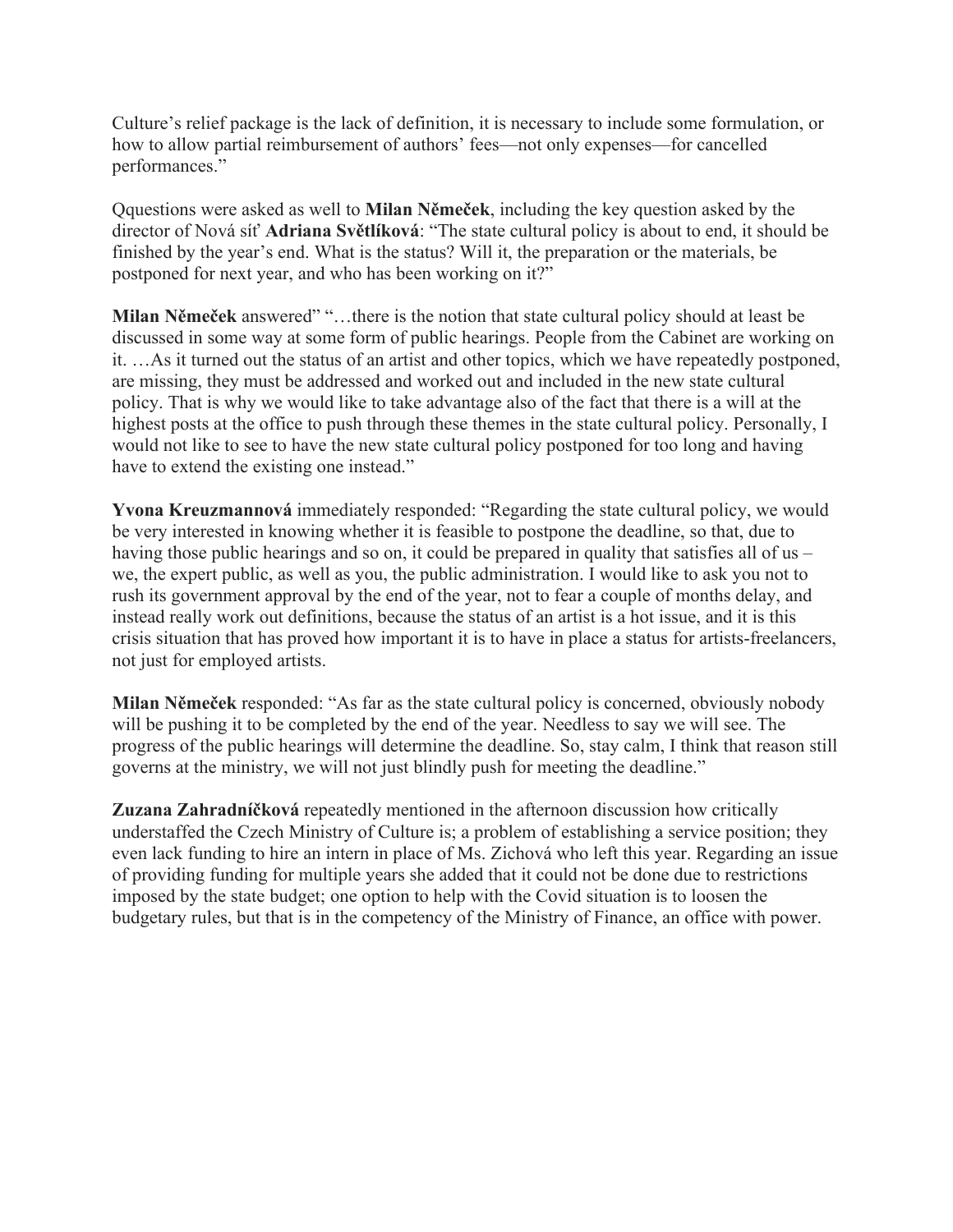## DAY 2: FOCUS ON CZECH REGIONS – 17 SEPTEMBER 2020

Speakers who presented the regional situation were asked the following questions:

- *1. Why were you established?*
- *2. What is the scope of your activities and what makes you unique?*
- *3. Name problems that fall outside the scope of your activities yet they must be resolved and, as such, make your operation more difficult. You would welcome help from others colleagues, industry organizations—in these matters.*

#### JAN KUNZE

The Opava Cultural Organization OKO Jan Kunze has worked in since its foundation is a statefounded organization with a goal to provide activities and services that ensure a comprehensive cultural development of the city of Opava.

He briefly introduced activities of the Opava Cultural Organization OKO which he founded and built from the ground up twelve years ago. Today the organization operates three buildings. Nevertheless, the situation has been turbulent lately, particularly in connection with the municipal elections. Kunze himself has become politically active. He explains it as a sort of second natural step arising from his more general effort to change one's surrounding. The first step was to take part in culture, which according to Kunze should be regarded as a kind of first form of "community activity." He mentioned an example of abuse of power by political representation, which in his opinion recently took place in Opava.

Kunze applies his recent experiences with implementation of cultural policy in politics in the city of Opava. First, it is a common perception that culture is dispensable, leaders without prior experiences are often selected, which is based not on professional evaluation but political nomination.

Kunze called for participation of politicians at conferences similar to Culture Get-Together, a practice that could provide an opportunity for their cultivation.

### LIBOR KASÍK

Singer(tenor)-turned cultural manager, PR specialist, and politician. Kasík has served as director of a unique multipurpose theatre Uffo Trutnov for the last ten years. Since 2014, he has been a member of the Civic Democratic Party, council member of the City of Trutnov, and co-creator of cultural policy currently prepared by the Civic Democratic Party.

A crisis is an opportunity! Today, in the time of crisis, culture has an opportunity "to make a move," to improve its perception by political representation and others, and its ranking in the eyes of the public in respect of its value. We have been seeing for some time a continuous growth in cultural and creative industries. Kasík introduced his own approach to cultural policy. First, it is necessary to define the path we take, ask question regarding our approach to taxes, legal form, and most importantly to find answer to why culture matters, and in this respect why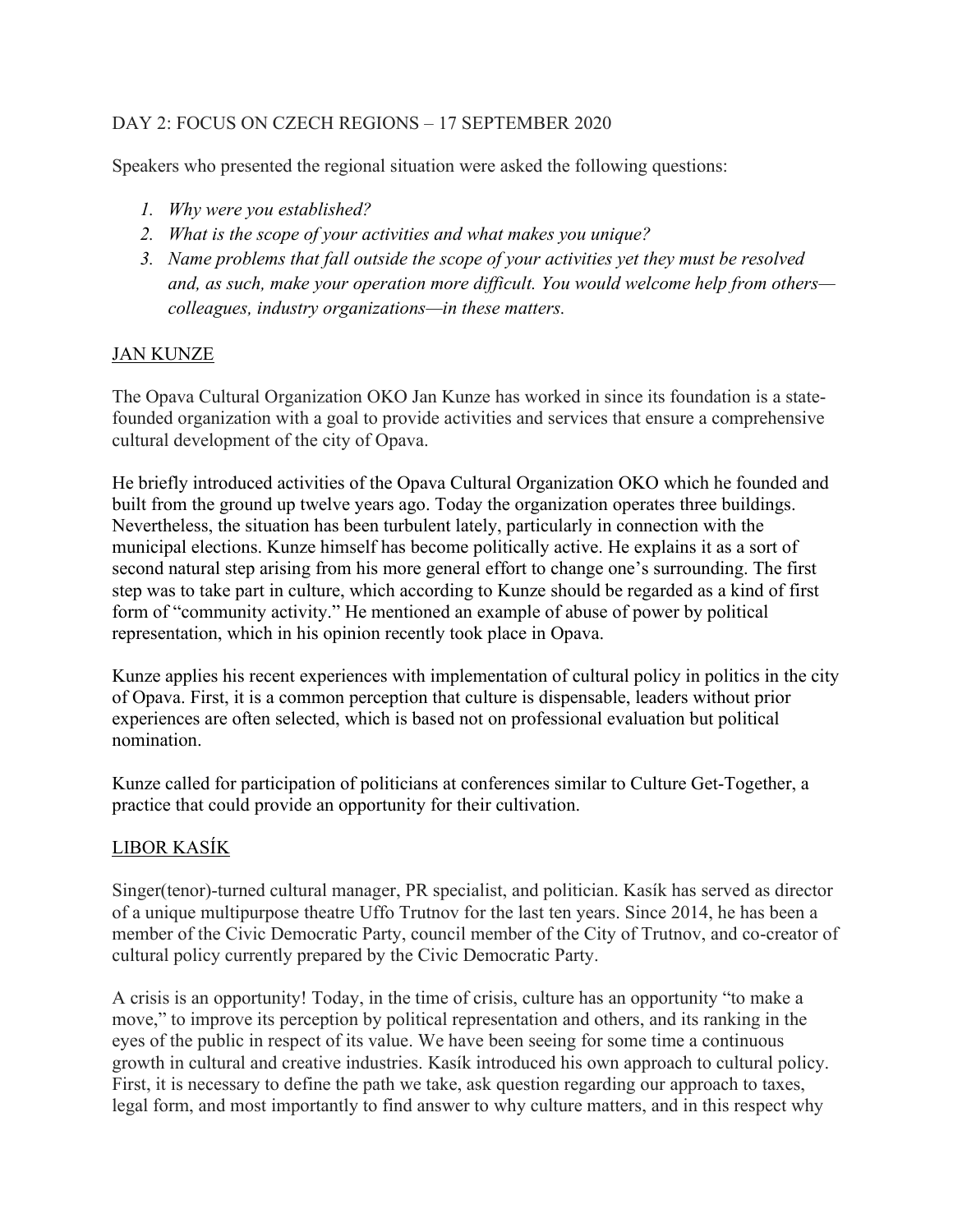should culture be funded from public resources. Kasík argued by stating examples of how it effects society; culture therefore has a capacity to cultivate.

# JAN ŽŮREK

Director of the non-profit organization DW7 in Olomouc that operates Divadlo na cucky (Theatre in Pieces), Gallery XY, and a community garden Za()hrada. He has collaborated as a dramaturg and producer with a number of festivals, including the Flora Theatre Festival. He is currently a representative of the Olomouc Region for culture and historic heritage conservation. He is also deputy chair of the Czech Association of Independent Theatre and member of expert committees at the Czech Ministry of Culture.

Žůrek introduced activities of the Czech Association of Independent Theatre conducted in respect to the regions. He summarized the members' structure (independent theatres, stagiones, platforms). Furthermore, he talked about: activities of the association in regions, advocacy, discussion on cultural policy, problems regarding grant procedures, a need to participate as experts in pre-election discussions, and about cultural infrastructure which directly effects cultural accessibility. Infrastructure is a big topic for the regions, and so is the lack of funding in both the Czech state budget and the EU. Collaboration and partnership: the association has been successful in connecting with other stakeholders of cultural life. As a result, it has been able to achieve specific results in a number of "regional cases," for instance in the case of a rescue of grant programmes with the public administration (South Bohemian Region), done through open letters, interventions, and discussions.

# KAROLÍNA KOUBOVÁ

Karolína Koubová is a Czech politician and cultural manager; since 2018 she has been mayor of the City of Jihlava which represents the city and coordinates activities in all matters of local administration.

"The city's role and role of cultural stakeholders are sort of in conflict because while the city should set up a system, help us create an environment to grow in—it should also help create demand for culture. To do so it employs grant incentives. On the other hand we expect from the creative community certain boldness, in such as it will enter this environment, it will look for niches and it will be able to fill them. Each of us speaks a different language, perhaps we strive for the same thing but we see it in a different perspective. We managed to draw up in 2017 a strategy for leisure, culture, and travel industry in Jihlava. Thanks to the way it was prepared, the strategy was very participative, we succeeded in connecting both parties, and the very important conflict, which I think is necessary to correctly set up the system and support creativity well, we actually clarified, the expectations, and the system helped us very much and is still helping us."

"The strategy is divided into three parts, one of the outputs is that we hired at the city hall one person to manage each part, and that person was directly responsible for execution of the strategy. Jihlava educates through culture, we know how to connect the two requirements, and using a project-based method we teach children all possible themes through culture."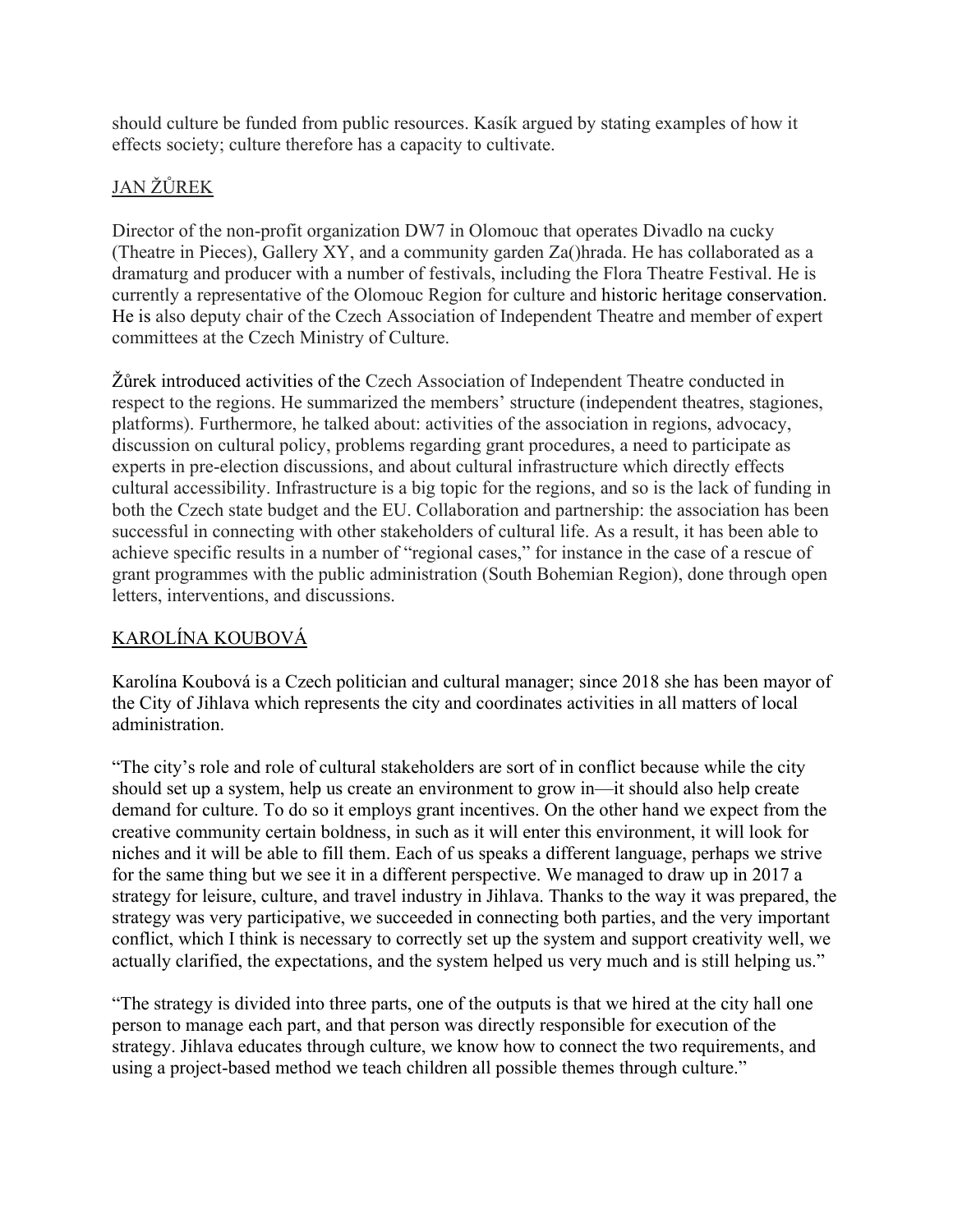"We succeeded in creating a grant system for first-time applicants and also connecting with business sector. The last area is the city's image, which is by contrast an untouched area for us. We have not been fully successful. Until now, Jihlava did not have an institution taking care of culture or the brand. Therefore, in June the city founded an organization, the deadline for open call for a director is in September, and we will begin the work of identifying products, including a tourist destination card. How can we help each other? What worked for us was participation. Right from the beginning cultural stakeholders were involved in collaboration; the city and cultural stakeholders meet regularly. What may not function that well is human factor. A simple absence of 'chemistry,' which should be there, can trigger a conflict of the 'system' and 'creativity,' and it does not work well."

## KATEŘINA CHURTAJEVA

Head of the Culture and Historic Heritage Conservation Department for the Hradec Králové Region. Churtajeva spent over five years in Bulgaria as director of the Czech Centre, and four years in the Caucasus where she participated in development assistance with post-war reconstruction of the region and construction of a quality civic society.

"The regions have been in operation for twenty years; in our case there has never been a cultural concept in place, things happened as they came. So we decided to think about what our region actually does, what are the expectations and why it is done. Our system has not been set up right, we have had also an issue with the fact that most of the national cultural strategies come to an end this year and we do not know what the state plans to do next and how to respond, therefore we make our own plans, without the state, which is a shame."

"From my perspective, we have decided to do it in order to point to the tremendous power of culture, culture can prompt positive changes, it represents a power behind the region's development, it has capacity to cultivate the public space. Cultural and creative industries have a great potential for innovation, culture in the end can considerably contribute to economy whether through direct investments, creative employment, or cultural entrepreneurship."

"Gradually culture is becoming the talked-about topic in the Czech Republic. It has appeared in regional strategic documents, which I consider a great achievement—it is not mentioned just in two or three rows but covers several pages. What I find even better is that we have managed to open up and began connecting cultural stakeholders across the entire region, particularly through networking in culture, bringing know-how, and strengthening cultural and social capital. As far as I know it is really the first time that the Hradec Králové Region has developed a policy for culture."

"We approached it with honesty, participation, and from the bottom-up. We involved partners during the preparation and implementation of strategy, we are open to the idea of people participating."

"For now we are not able to provide stable environment for support of culture in the region."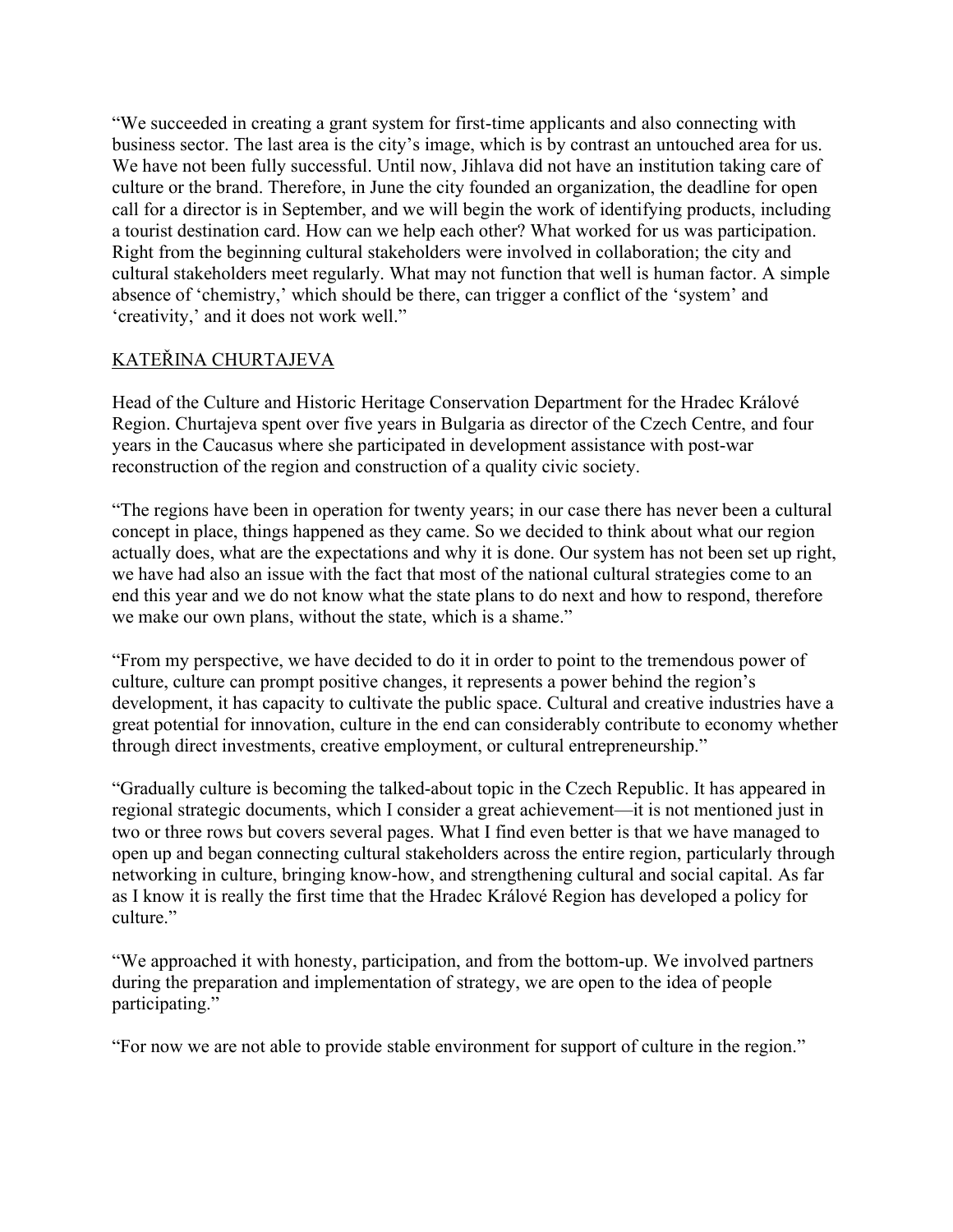What we cannot completely influence, and we would very much welcome it, is our society's approach to culture. If we as society could recognize culture's value instead of challenging it the value that has something to do with, for instance, our identity so that we, as regions, are involved in the right way on national level in planning, in strategic processes."

## JAN PETRUŽELA

Fujaré is a creative, dramaturgy and production collective which, without having its own space, organizes cultural and community activities in Rožnov pod Radhoštěm. Petružela is a theatre researcher and editor-in-chief of *Divadelní revue* magazine (Theatre Revue) published by the Arts and Theatre Institute ATI.

"I returned to my native town to find out that there was, in short, insufficient cultural engagement, and that I would have to figure it out on my own. Fujaré is a creative, dramaturgy and production collective, it does not have a space of its own. Which means that we are bound to seek collaboration. Perhaps we are those who are capable to create and inspire, which has its pros and, of course, also cons and conflicts."

"The city assigned the city-founded organizations to include significant public anniversaries into their programming. We chose 17 November, in collaboration with the city library. It is actually quite functional and simple. What matters is the collaboration. The mayor, however, is a member of the ruling ANO party. Among other events, we also organized the demonstration Million moments, so our event was cancelled. Here we actually experienced an impossibility to collaborate because of a specific political interest."

"We do not want to consent to such language, we do not want to accept such discourse which is for most of the part political, and actually we do not want to agree on a topic of cultural war. And now the question is how to lead a dialogue, it requires at least two participants."

### ONDŘEJ CHALUPSKÝ

Executive director of the Bolek Polívka Theatre since August 2013. In 2013–2019, he was a member of a grant committee for professional theatre projects at the Czech Ministry of Culture.

"A newly established platform for independent scene in the city of Brno. The question is whether it is being established or was established."

"It should be said that communication with the city has significantly improved during the two election periods, that is the current period and the one preceding, compared to what it used to be. The situation is worse on regional level."

"I think that the Covid situation could be perhaps enlightening for some politicians, maybe I am unnecessarily optimistic, but finally they have a chance to learn how our sector works, and that while the state-founded sector somehow operates based on regulations for state-founded institutions, in the other, private sector we actually often try to do professional, or sometimes semi-professional work, yet under completely unprofessional conditions, whether it relates to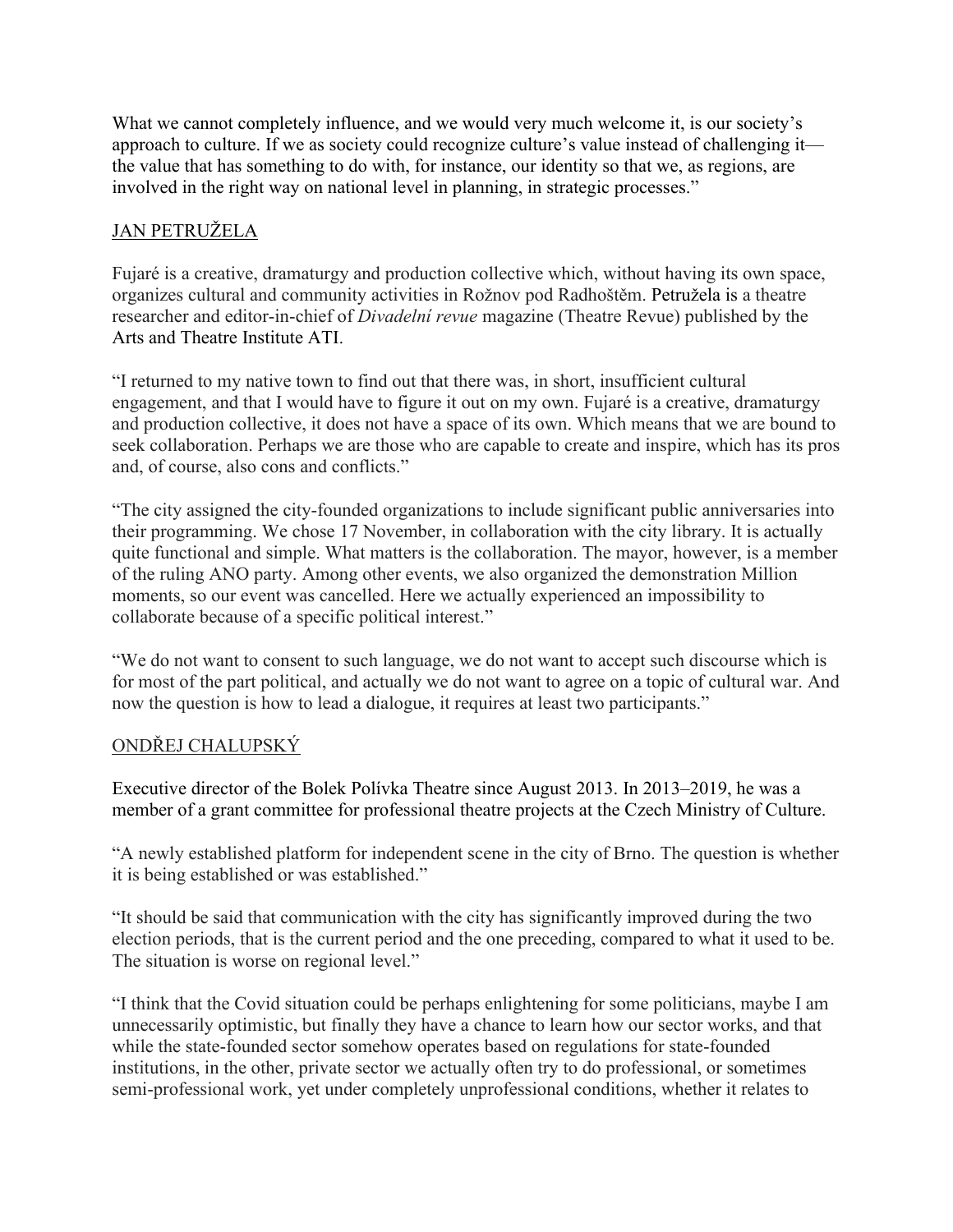how to employ (or not to employ) our workers on technical positions as well as artists actually. Nevertheless, also thanks to the meeting with the city management, mayor, deputy for culture, and council member for culture, we arrived to a conclusion that it would be appropriate to somehow use this activism. And because we operate in Brno across cultural sector and communicate, of course, also with the state-founded scene, a dialogue has been established across the cultural sector."

#### DISCUSSION 17 SEPTEMBER 2020

**Libor Kasík** explained his approach to cultural policy which follows the path of so called art councils—institutions not financed by government. "The important factor here is that there is an independence on current policy of particular elected officials. This ensures stability in decisionmaking in respect to culture funding."

**Markéta Málková** leads an artist residency centre Rezi.Dance in south Bohemian Komařice. The centre's main goal is to provide artists residencies which is unique as it's not just one of several activities they conduct, a case with most residency providers in the Czech Republic. Their operation is very specific in the region, however it comes with certain feeling of isolation and loneliness. Each region pursues their own cultural policy which is challenging according to Málková. When a region does not support independent culture then a small town like for instance Komařice does not stand a chance to change anything. She sees umbrella organizations such as Nová síť to play a key role in this respect. Independent companies have a chance to be supported by the Ministry of Culture which then acts as a sole donor. In addition if local administration does not support independent culture, there will be no performances by guest artists which helps with regional development. Only a fraction of subjects, speaking of contemporary theatre (Tanec Praha, Malá inventura), takes regions into consideration. She argued that cultural policy should be implemented in regions so that the same rules apply everywhere. We could then avoid local animosity and a disregard for rules.

**Jan Žůrek** mentioned the definition of independent culture as discussed by colleagues from the German Association of Independent Theatres who call it "the second pillar of culture." Libor Kasík specified that "in a situation when municipalities and regions are absolutely autonomous, it is not possible to give them orders." Málková added: "…certainly it is not about giving orders, but a way how to carry through the cultural policy also in regions should be found." And she concluded: "… without regions there will be no Prague."

**Yvona Kreuzmannová** continued in the discussion on cultural policy. "In the past a number of meetings regarding a form of cultural policy already took place, and although autonomy must be respected there is a range of solutions for how to approach the problem. The whole thing stalls every time on one thing—lack of political will. Negotiations between the regions' representatives and the Ministry of Culture take place on a completely instrumental and administrative level without a hint of solution for any conceptual questions. We need a minister who would inspire. That is crucial at this moment. The second issue is a pressure from bottom up, pressure from trade organizations which may convince the minister to come to the table for an open and constructive discussion with regions."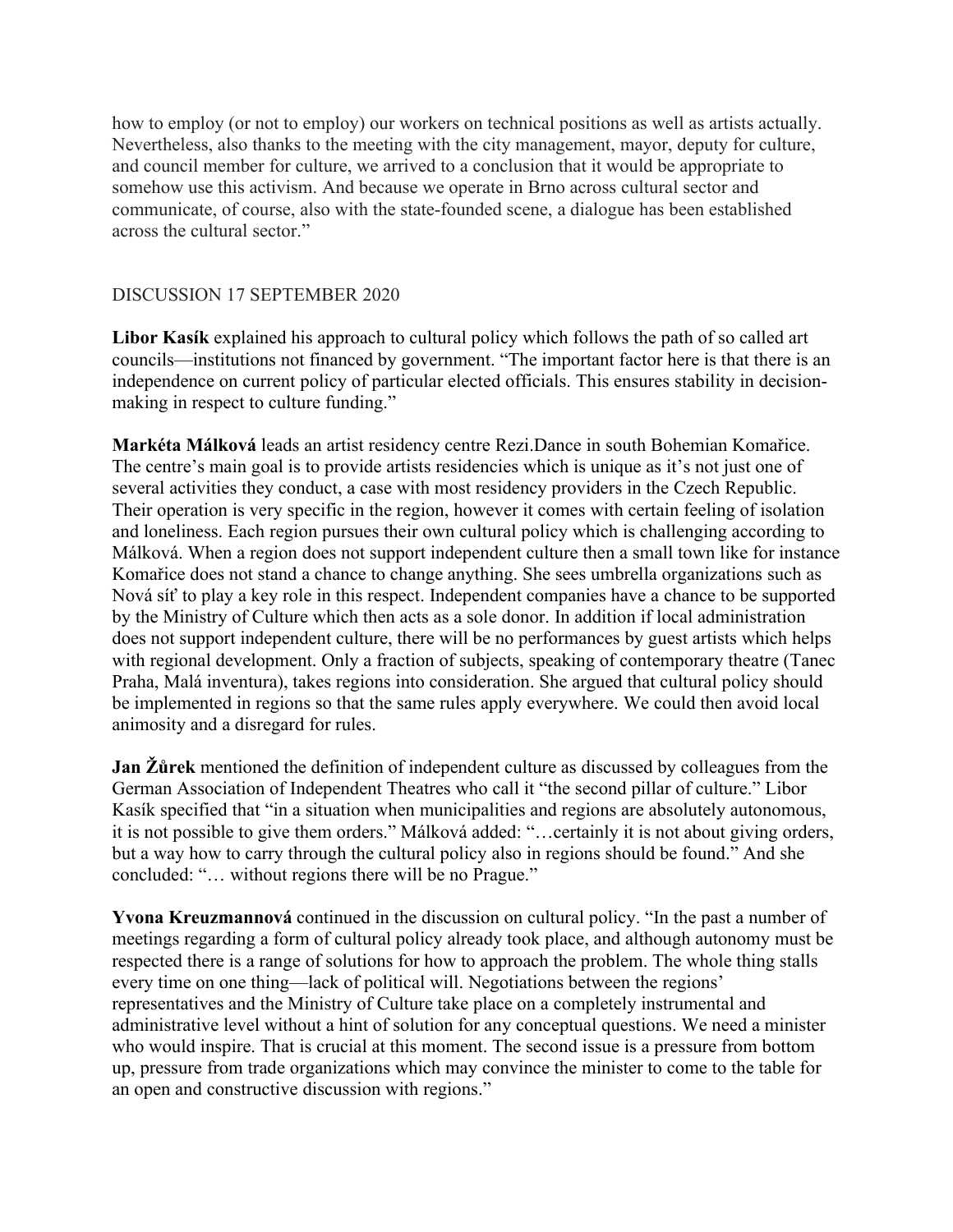**Jan Kunze** believed that "independent culture is done in regions by strongly self-motivated individuals, yet they could not do much on their own in time of crisis. And this is the place for platforms like this one, networking is absolutely essential for their operations."

**Jan Žůrek** added that "cultural policies work better within framework of cities rather than on regional level; he misses particularly some kind of 'methodical effort from the Czech Ministry of Culture.' It was well demonstrated on the case of *de-minimis* or so called block exemption. It should not happen that for instance a region has not implemented into its regulations a block exemption, which is a five-year-old EU legislation. Czech Ministry of Culture should provide guidance in respect to these methodical and conceptual matters!"

**Zuzana Zahradníčková** responded to what had been said regarding the relation between the Czech Ministry of Culture and the regions. "The regions are truly autonomous and the Czech Ministry of Culture cannot order them anything. The only way, except for various intercessions within political negotiations, is to apply pressure through grant negotiations (the condition for receiving a subsidy from the Czech Ministry of Culture is a concurrent application at the place of the event). The Czech Ministry of Culture simply does not have the tools to supervise regions."

**Markéta Sabáčková**, city of Liberec, asked Karolína Koubová a question. "The region regards our city as self-sufficient (Liberce is large), but it is the other way around. The city needs cooperation as any other city. The problem is with exchange of information; therefore the problem is the communication between city – region – ministry." Koubová confirmed that also Jihlava faces challenges with communication. "What is essential is the human element, the particular people. They cannot exceed their authority as city employees." Chalupský confirmed that also Brno deals with a complicated situation in relation to the region. Koubová added: "If there is a self-evident reluctance at a region, there is no way to change the situation. At least a minimum political support is also crucial. That leads us to the topic of political engagement of stakeholders and what it all entails." Koubová mentioned, what she figured out also on political level, that "culture has not been regarded as essential, people absolutely do not make connection between attendance of theatre or concert and their own approach to society, their surroundings, and other people, but also economic impacts." Koubová further said that "in culture we tend to be abstract, what cultural professionals do may not be comprehensible for people and politicians.

**Marta Smolíková** described the situation at the Czech Ministry of Culture: "The same scenario happens over and over—new people from political representation arrive and the dialogue has to be restarted in the same way; they do not have knowledge of the field and their way of thinking is outdated. What I would like to demonstrate is that it does not make sense to wait with education until after election of a particular representative."

**Jan Petružela** continued saying that one can get involved also on another level than in executive politics.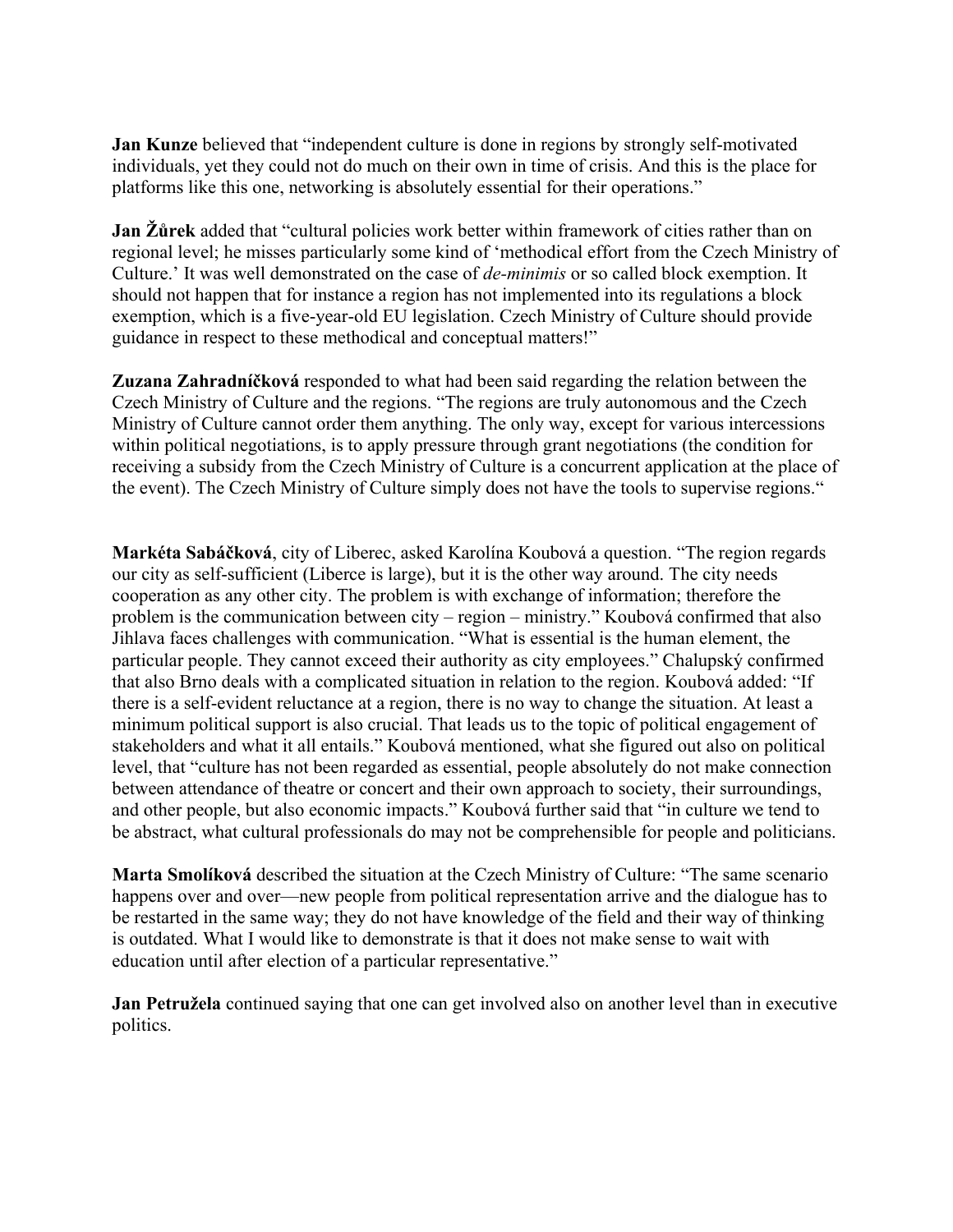### **THEMES**

As organizer of the Culture Get-Together inaugural edition, Nová síť reflects on six fundamental areas identified as most pressing or challenging. The following material should serve as a guide for the next, first edition, and will be available for cultural community and particularly umbrella organizations. We would like to ask them to become patrons for each area listed so that progress and coordinated collaboration or participation in key meetings could be evaluated. Improvement in each of the following identified areas could be achieved only providing that there is good communication, collaboration, and shared information:

- *1. STATUS OF AN ARTIST*
- *2. (INTERSECTORAL) COOPERATION*
	- » *CZECH MINISTRY OF CULTURE (CMC) + PRAGUE CITY HALL (PCH)*
	- » *CMC + MINISTRY OF FINANCE (MF) + MINISTRY OF SCHOOL, YOUTH AND SPORT (MSYS) + MINISTRY OF FOREIGN AFFAIRS (MFA) + MINISTRY OF INDUSTRY AND TRADE (MIT)*
	- » *CMC + REGIONS*
- *3. STATE CULTURAL POLICY + INITIAL DATA*
- *4. COMMUNICATION (language, argumentation, trust, understanding)*
- *5. FUNCTION AND ROLE OF CMC / operation within departments, personal audit, CMC vs. CZECH STATE CULTURAL FUND*
- *6. REGIONS – CULTURAL STRATEGY (method of implementation of state cultural policy, cooperation of public representatives and cultural stakeholders), methodology, academics, communication (Culture Get-Together and regions), state-founded culture vs. private culture*
- 1. The first theme centres on absence of the status of an artist in the Czech Republic. It is a fundamental problem. A comprehensive research, analysis of the status of an artist and its implementation into state cultural policy have been long overdue. The theme has gained support across cultural sector, and fortunately even CMC has acknowledged its strategic impact for realization of cultural policy in the Czech Republic. A right definition of the status of an artist is absolutely crucial especially from practical point of view (as can be observed now during the Covid-19 second wave). The theme requires a close collaboration of cultural sector with CMC; without intersectoral collaboration the situation cannot be improved.
- 2. Collaboration was the Culture Get-Together conference theme, and intersectoral cooperation was the second topic frequently mentioned in presentations. Each of identified areas of collaboration links to CMC and its cooperation with other ministries or public administrations, namely CMC + PCH; CMC + MF + MSYS + MFA + MIT; and CMC + REGIONS. As emerged from the discussion and presentations, cooperation of CMC works fairly well with Prague, however it faces challenges in relation to regions, even deputy Němeček admitted so. Collaboration between individual ministries is also insufficient, as stated during presentations at the conference, not being systematic or lacking professionalism or competence. One of the questions most difficult to resolve, at least according to deputy minister Němeček and acting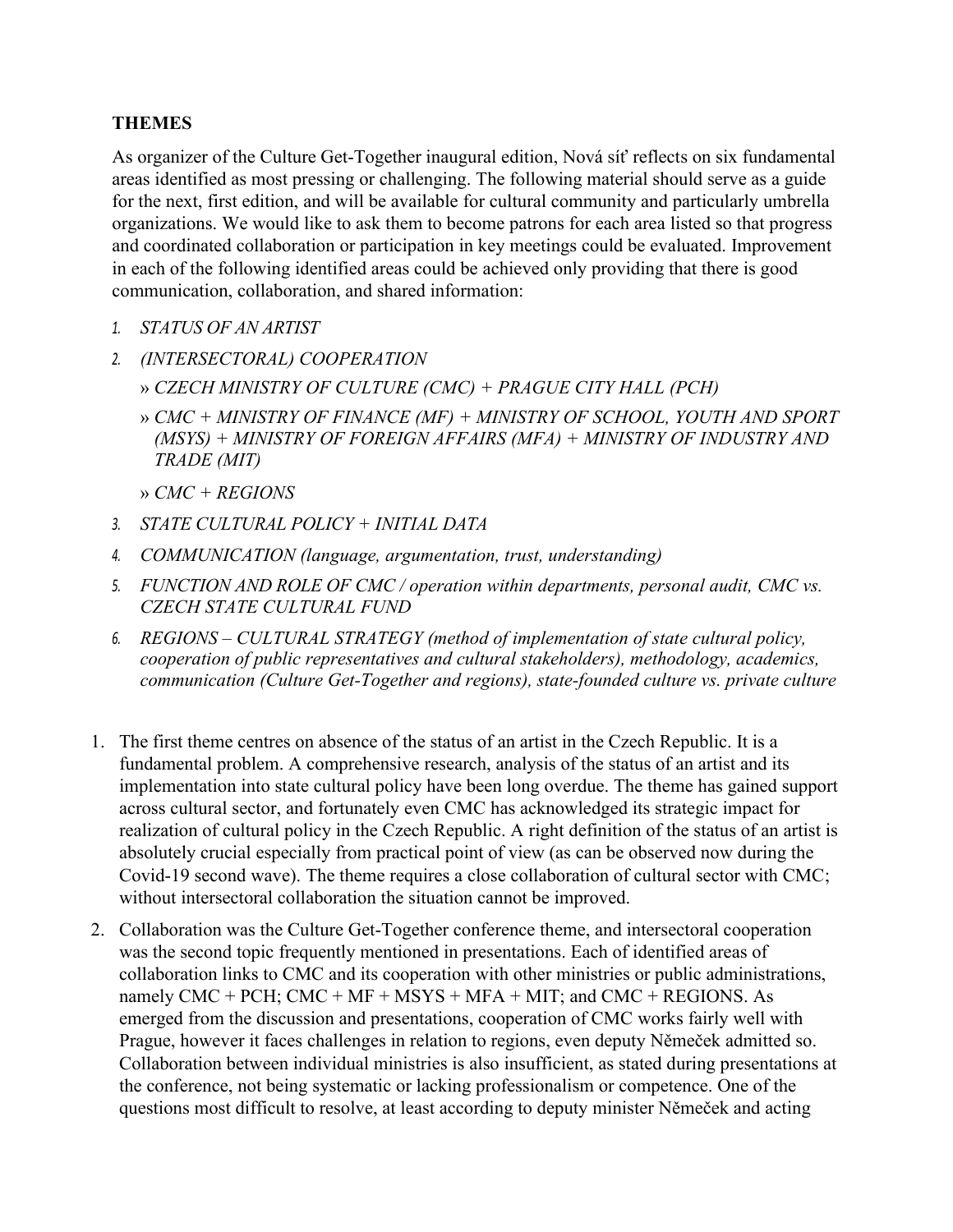director of CMC department, Ms. Zahradníčková, is collaboration with regions and municipalities which are autonomous entities. CMC does not have any direct tools to force them to collaborate. Despite that it is absolutely crucial that collaboration takes place particularly in case of preparation of the new state cultural policy and its implementation into regions' cultural strategies, but also in other cases for instance when implementing critical EU legislation.

- 3. State cultural policy is an immense theme on its own, the conference could only scratch its surface. The state cultural policy for 2021–2026 is being drawn up at the moment. Deputy minister Němeček nevertheless declared during Q&A that he would not insist on the approaching, end-of-the-year deadline. We would like to bring to everyone's attention on behalf of Nová síť that it is very important that the new cultural policy is correctly and sufficiently communicated with everyone and that current data are used, it is the only chance it has to bring a real, positive change in development of culture, particularly performing arts. The matter of data collecting, their relevance and use, is already a subject of work done by the Association of Independent Theatre and the Arts and Theatre Institute ATI. It is imperative to conduct analysis of needs and collect critical supporting material for cultural policy, intersectoral argumentation, and allocation of financial means across grant procedures.
- 4. One of the most frequently articulated problems was absence of the same language in communication between cultural sector and public administration. Two different opinions were expressed regarding communication. First, it is necessary to search for the same language which will ensure that we speak about the same subject (simply said: cultural community tends to be too academic, by contrast representatives tend to downplay culture's value). Secondly, there is another aspect of this problem, an unavoidable conflict between cultural stakeholders and local administration, public administration, when, on one side, there is the state apparatus/local administration/office which operates a particular segment and sets conditions, on the other hand there are cultural stakeholders who are subjects to these conditions and therefore they adamantly negotiate for them, or criticise them and require revisions.
- 5. Other important themes include CMC role and operation. It is a complex matter which may be better suited for analysis and discussion in less critical situation than the one we experience right now. Today we can only point at the current understaffing of clerks in charge of performing arts.
- 6. Another topic related to CMC and its operation are cultural strategies of regions and municipalities and CMC's power regarding their creation and implementation of their rules. Political will and resourcefulness of staff at regional and municipal offices play major role in drawing up individual strategies. Based on practical experiences, described in particular by Kateřina Churtajeva, head of cultural department at the Hradec Králové Region, and Kateřina Koubová, mayor of the City of Jihlava, it is imperative to employ participatory approach which will ensure that the resulting document has a real impact and brings positive effect on cultural sector in each region and municipality.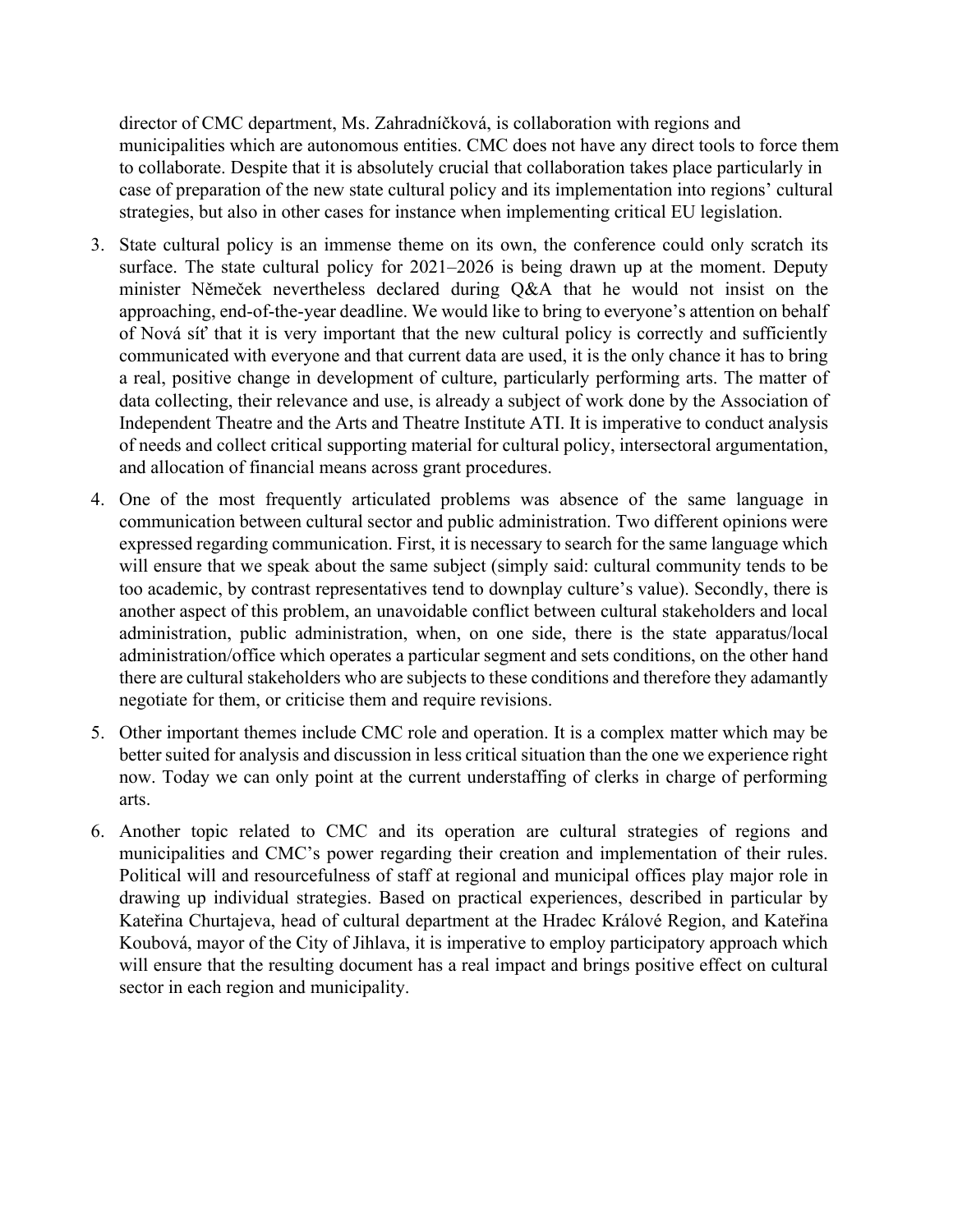#### **CONCLUSION**

The inaugural edition of the Culture Get-Together conference on collaboration in culture mapped current state of Czech cultural community, pointed out numerous facts, and brought about a number of impulses that could inspire both the independent cultural scene and public administration representatives. The conference was organized by not-for-profit organization Nová síť on 16–17 September 2020 at the Municipal House in Prague.

The conference did not aspire to resolve particular problems but to map the current state of Czech culture and how it communicates internally and externally. It strived to establish communication channel which, once a year, could bring both sectors together and contribute to eliminating barriers.

Both days of the conference had seen several very interesting conclusions. One of the most frequently articulated was the issue of not speaking the same language for communication between cultural sector and public administration. Without mutual understanding, agreeing on anything becomes complicated. Council member for the City of Prague, Hana Třeštíková, addressed this problem in her presentation. She appealed to both parties to trust each other, listen to each other, and approach the City Hall with concrete ideas (in particular the representatives of cultural organizations). Petr Prokop, Marta Smolíková, and Eva Měřičková emphasized during the discussion the sensitive topic of support professions (for instance technicians, production managers) without whom artists could not create. This was also subject to a debate on freelancers and the long-term need to introduce the "status of an artist."

Pavla Petrová stressed the need to carry intersectoral collaboration among the ministries, particularly the ministries of school, culture, finance, and industry. The Czech Ministry of Culture representative, Zuzana Zahradníčková, followed with a response confirming the current alarming understaffing at CMC for clerks in charge of administration of performing arts, and tried to explain the difficult situation regarding communication and collaboration of CMC with regions. Regions' representatives would welcome to participate on drawing up the new state cultural policy which would consequently play a strategic role and set a methodology also for further communication. Regarding the question of financing, participation and dialogue with the Ministry of Finance are crucial. Jakub Vedral pointed out the current Covid situation that has clearly tested the non-systematic operation of culture and exposed the misunderstanding of its mechanisms, which has led to incorrectly crafted relief programmes and their inefficient use.

During the conference day focused on regions, participants emphasized significance of the relationship between the capital and regions. Jan Kunze pointed out that it is mainly the regions that consume Prague culture therefore a close collaboration is necessary also in this case. Regions' representatives greatly appreciated the position of Nová síť which as a service organization facilitates dialogue and communication, including between so called state-founded and private cultures, and in time of crisis it represents independent culture. The fact that arts and culture also represent work, which undoubtedly impacts economy, is still for many public administration representatives incomprehensible and often also very abstract. According to Yvona Kreuzmannová that is why it is in both parties' interest to open constructive dialogue, speak the same language, and trust each other. Only under these conditions it is possible to build new bridges.